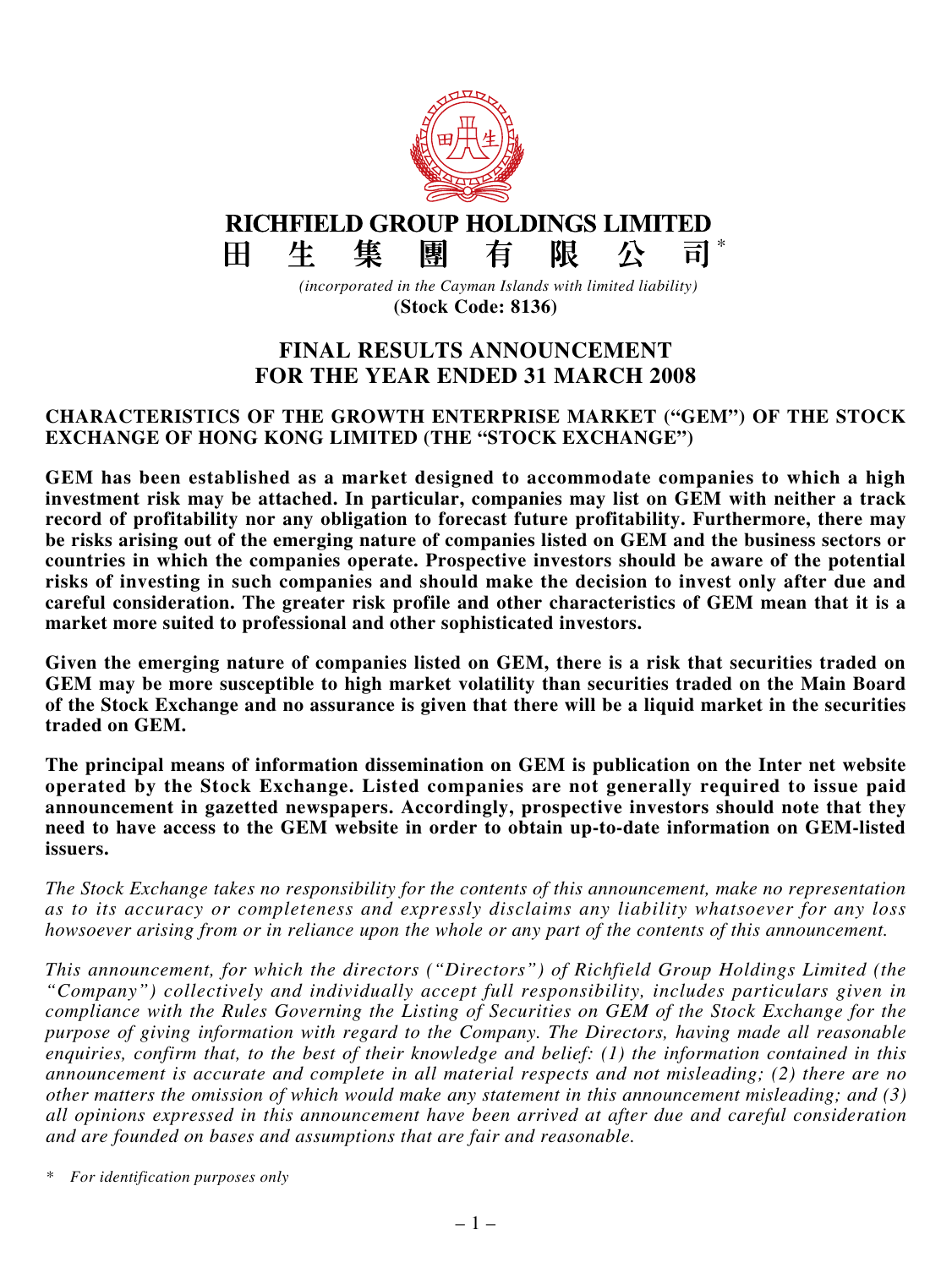### **Final Results**

The board of directors (the "Board") of Richfield Group Holdings Limited (the "Company") announces the audited consolidated results of the Company and its subsidiaries (collectively referred to as the "Group") for the year ended 31 March 2008, together with the comparative figures for the year ended 31 March 2007 as follows:

## **Consolidated Income Statement**

*For the year ended 31 March 2008*

|                                                                                              |                | 2008                 | 2007                     |
|----------------------------------------------------------------------------------------------|----------------|----------------------|--------------------------|
|                                                                                              | <b>Notes</b>   | <b>HK\$'000</b>      | HK\$'000                 |
| Revenue                                                                                      | $\overline{4}$ | 143,155              | 89,939                   |
| Cost of sales                                                                                |                | (88, 046)            | (62, 467)                |
| <b>Gross profit</b>                                                                          |                | 55,109               | 27,472                   |
| Other income                                                                                 | $\overline{4}$ | 6,812                | 1,267                    |
| Selling and distribution expenses                                                            |                | (10, 102)            | (19, 193)                |
| Administrative expenses                                                                      |                | (15,079)             | (20, 688)                |
| Operating profit/(loss)                                                                      | 5              | 36,740               | (11, 142)                |
| Finance costs                                                                                | 6              | (2,587)              | (53)                     |
| Profit/(Loss) before income tax                                                              |                | 34,153               | (11, 195)                |
| Income tax expense                                                                           | $\overline{7}$ | (6, 496)             | (458)                    |
| Profit/(Loss) attributable to equity holders<br>of the Company                               |                | 27,657               | (11, 653)                |
| <b>Dividends</b>                                                                             | 8              | 20,997               |                          |
|                                                                                              |                |                      |                          |
| Earnings/(Loss) per share for profit/(loss) attributable to<br>equity holders of the Company |                |                      |                          |
| <b>Basic</b>                                                                                 | 9              | <b>HK 1.06 cents</b> | $(HK 0.7 \text{ cents})$ |
| Diluted                                                                                      | 9              | N/A                  | N/A                      |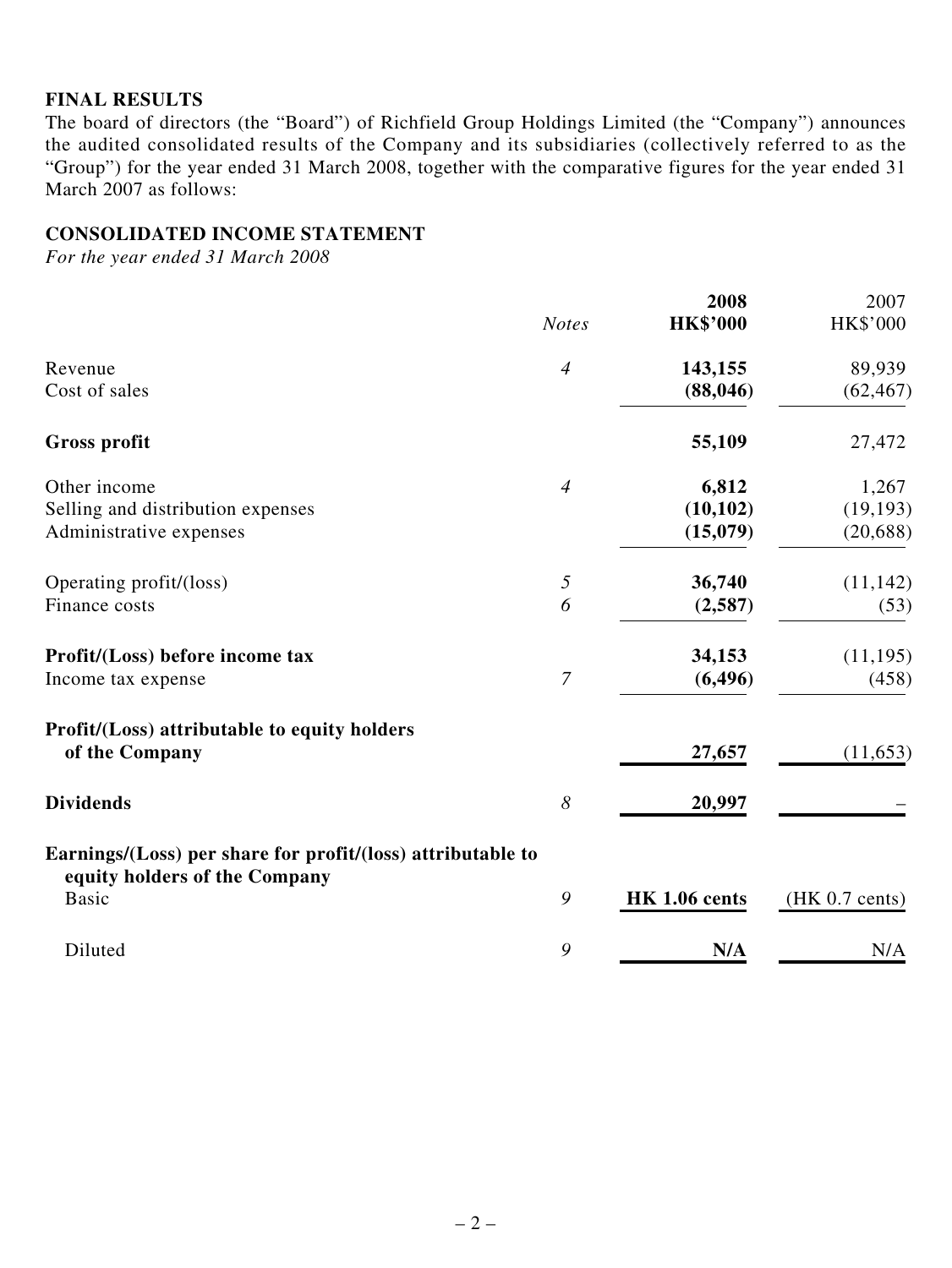#### **CONSOLIDATED BALANCE SH**

*As at 31 March 2008*

|                                                            | <b>Notes</b> | 2008<br><b>HK\$'000</b> | 2007<br>HK\$'000 |
|------------------------------------------------------------|--------------|-------------------------|------------------|
| <b>ASSETS AND LIABILITIES</b><br><b>Non-current assets</b> |              |                         |                  |
| Property, plant and equipment                              |              | 791                     | 621              |
| Goodwill                                                   | 10           | 156,200                 | 3,555            |
|                                                            |              | <b>161</b>              | 411              |
| Rental and sundry deposits                                 | 13           | 673                     |                  |
| Long term trade receivables                                |              |                         |                  |
|                                                            |              | 157,825                 | 4,587            |
| <b>Current assets</b>                                      |              |                         |                  |
| Amount due from a shareholder                              | 11           | 317,800                 |                  |
| Inventories                                                |              |                         | 1,693            |
| Properties held for trading                                | 12           | 42,917                  |                  |
| Trade receivables                                          | 13           | 39,386                  | 7,665            |
| Prepayments, deposits and other receivables                |              | 3,138                   | 9,634            |
| Financial assets at fair value through profit or loss      |              | 3,518                   | 245              |
| Cash and cash equivalents                                  |              | 245,107                 | 23,141           |
|                                                            |              | 651,866                 | 42,378           |
| <b>Current liabilities</b>                                 |              |                         |                  |
| Trade payables                                             | 14           | 16,390                  | 7,820            |
| Accrued expenses and other payables                        |              | 2,569                   | 3,340            |
| Other borrowings                                           |              |                         | 83               |
| Taxes payable                                              |              | 8,929                   | 498              |
|                                                            |              | 27,888                  | 11,741           |
| <b>Net current assets</b>                                  |              | 623,978                 | 30,637           |
| <b>Total assets less current liabilities</b>               |              | 781,803                 | 35,224           |
| <b>Non-current liabilities</b>                             |              |                         |                  |
| Other borrowings                                           |              |                         | 500              |
|                                                            |              |                         | 500              |
| <b>Net assets</b>                                          |              | 781,803                 | 34,724           |
| <b>EQUITY</b>                                              |              |                         |                  |
| Equity attributable to equity holders of the Company       |              |                         |                  |
| Share capital                                              | 15           | 29,285                  | 18,000           |
| Reserves                                                   |              | 752,518                 | 16,724           |
| <b>Total equity</b>                                        |              | 781,803                 | 34,724           |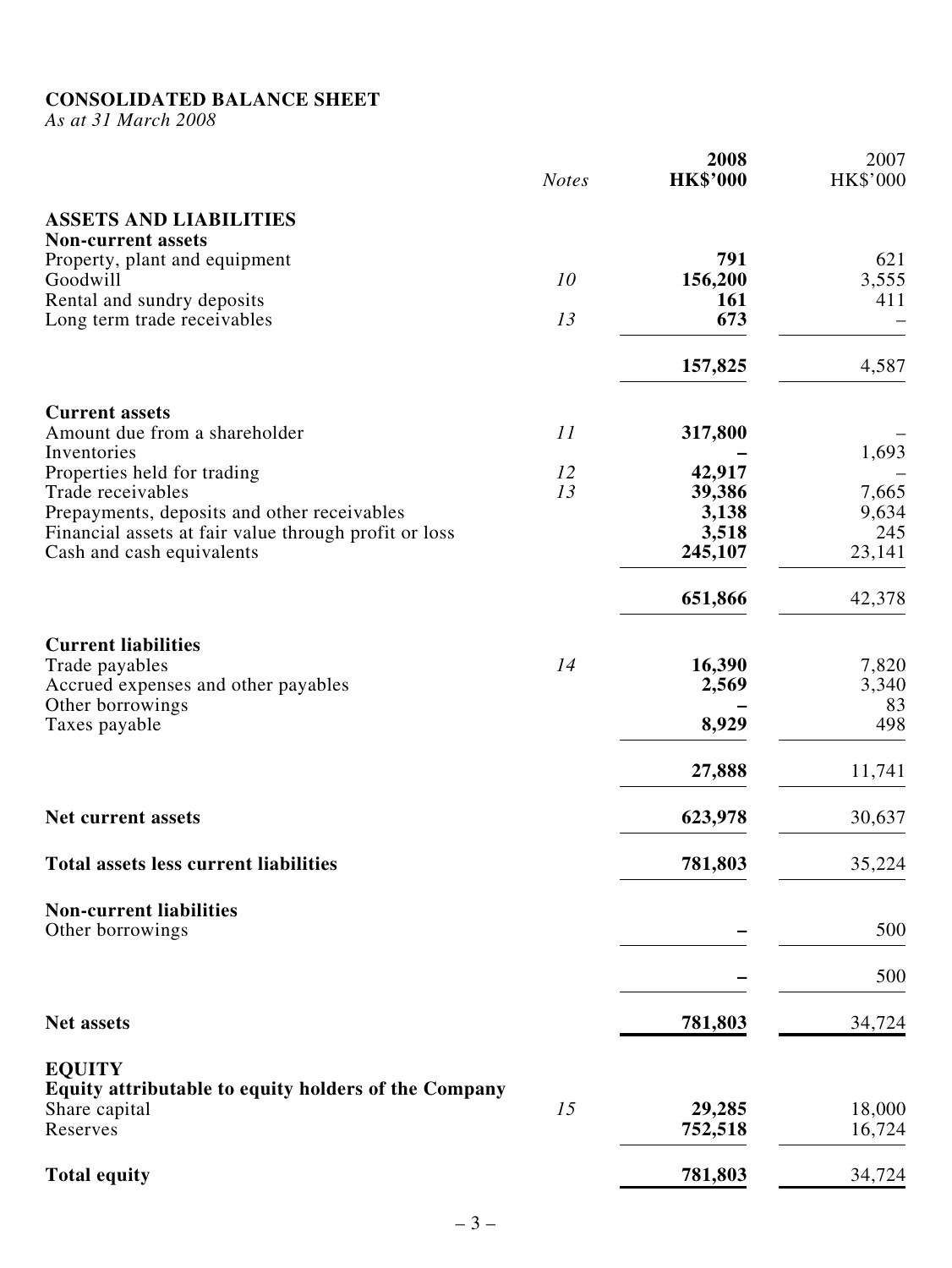## **Consolidated Statement of Changes in Equity**

*For the year ended 31 March 2008*

|                                      | Equity attributable to equity holders of the Company |                                        |          |                   |                 |              |                          |              |
|--------------------------------------|------------------------------------------------------|----------------------------------------|----------|-------------------|-----------------|--------------|--------------------------|--------------|
|                                      |                                                      | <b>Share- Convertible (Accumulated</b> |          |                   |                 |              |                          |              |
|                                      |                                                      | <b>Share</b>                           | based    | bond              | $losses$ )/     |              |                          |              |
|                                      | <b>Share</b>                                         | premium                                | payment  | equity            | <b>Retained</b> |              | Minority                 | <b>Total</b> |
|                                      | capital                                              | account*                               | reserve* | reserve*          | profits*        | <b>Total</b> | interests                | equity       |
|                                      | HK\$'000                                             | HK\$'000                               | HK\$'000 | HK\$'000          | HK\$'000        | HK\$'000     | HK\$'000                 | HK\$'000     |
| At 1 April 2006                      | 4,605                                                | 14,918                                 |          |                   | (11,255)        | 8,268        | 80                       | 8,348        |
| Loss for the year                    |                                                      |                                        |          |                   | (11, 653)       | (11, 653)    | $\overline{\phantom{0}}$ | (11, 653)    |
| Total recognised income and          |                                                      |                                        |          |                   |                 |              |                          |              |
| expense for the year                 |                                                      |                                        |          |                   | (11, 653)       | (11, 653)    | -                        | (11, 653)    |
| Issue of new shares                  | 13,014                                               | 15,067                                 |          |                   |                 | 28,081       |                          | 28,081       |
| Issuing cost                         |                                                      | (1,777)                                |          |                   |                 | (1,777)      | $\qquad \qquad -$        | (1,777)      |
| Disposals of a subsidiary            |                                                      |                                        |          |                   |                 |              | (80)                     | (80)         |
| Recognition of share option benefits |                                                      |                                        |          |                   |                 |              |                          |              |
| at fair value                        |                                                      | $\overline{\phantom{0}}$               | 5,595    |                   |                 | 5,595        | -                        | 5,595        |
| Exercise of share options            | 381                                                  | 11,424                                 | (5,595)  |                   |                 | 6,210        | -                        | 6,210        |
| At 31 March 2007 and 1 April 2007    | 18,000                                               | 39,632                                 |          | $\qquad \qquad -$ | (22,908)        | 34,724       | -                        | 34,724       |
| Profit for the year                  |                                                      |                                        |          |                   | 27,657          | 27,657       | $\overline{\phantom{0}}$ | 27,657       |
| Total recognised income and          |                                                      |                                        |          |                   |                 |              |                          |              |
| expense for the year                 |                                                      |                                        |          |                   | 27,657          | 27,657       |                          | 27,657       |
| Issue of new shares                  | 3,685                                                | 265,320                                |          |                   |                 | 269,005      |                          | 269,005      |
| Issuing cost                         |                                                      | (8,170)                                |          |                   |                 | (8,170)      |                          | (8,170)      |
| Equity component of                  |                                                      |                                        |          |                   |                 |              |                          |              |
| convertible bonds                    |                                                      |                                        |          | 149,101           |                 | 149,101      | $\overline{\phantom{0}}$ | 149,101      |
| Issue of shares upon conversion of   |                                                      |                                        |          |                   |                 |              |                          |              |
| convertible bonds                    | 7,600                                                | 450,987                                |          | (149, 101)        |                 | 309,486      |                          | 309,486      |
| At 31 March 2008                     | 29,285                                               | 747,769                                |          |                   | 4,749           | 781,803      |                          | 781,803      |

\* These reserve accounts comprise the consolidated reserves of approximately HK\$752,518,000 (2007: approximately HK\$16,724,000) in the consolidated balance sheet.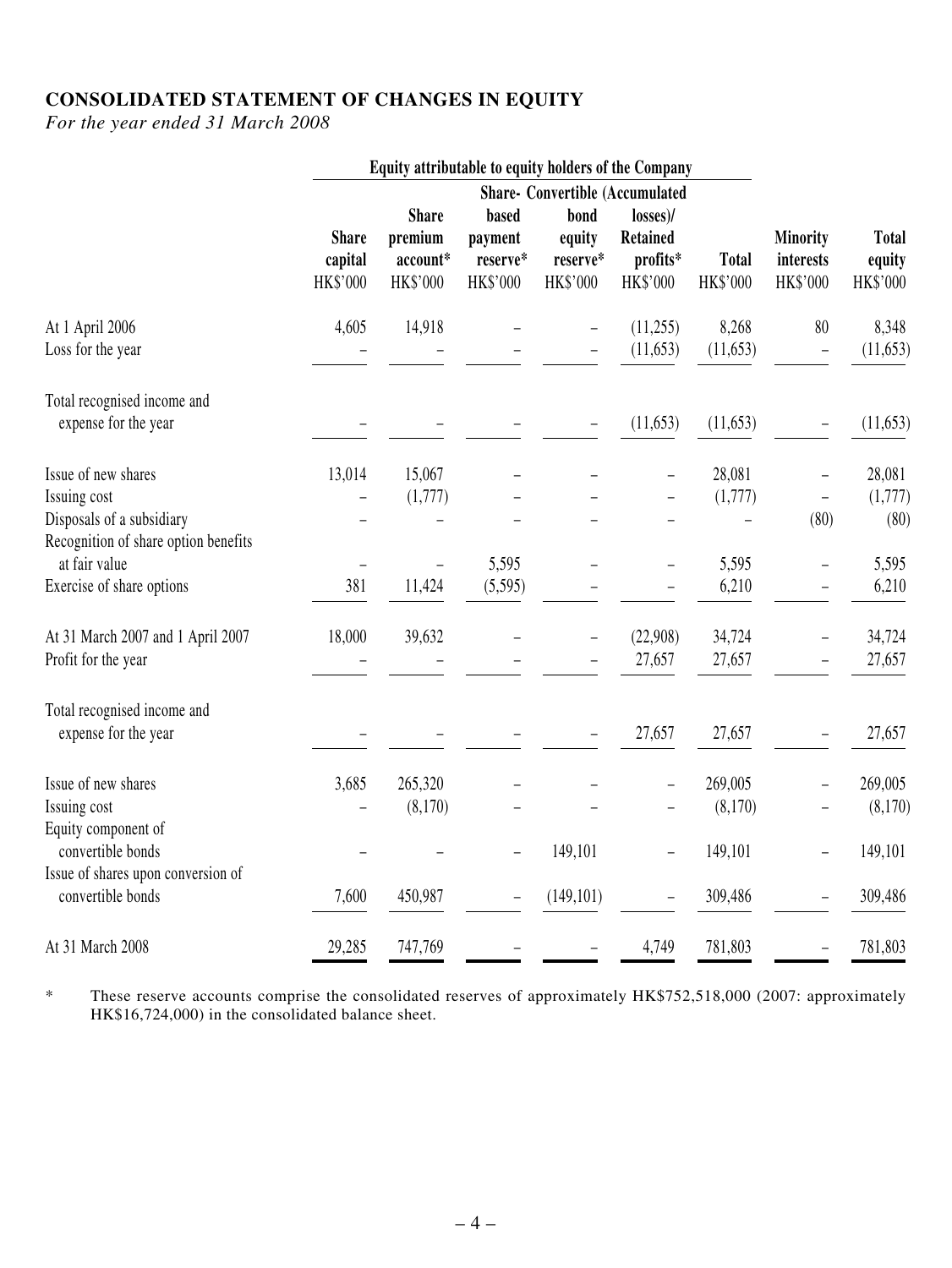#### **Notes to the financial statements**

*For the year ended 31 March 2008*

#### **1. GENERAL INFORMATION**

Richfield Group Holdings Limited (the "Company") was incorporated in the Cayman Islands on 10 January 2002 as an exempted company with limited liability under the Companies Law (2001 Second Revision) of the Cayman Islands. The address of its registered office is Cricket Square, Hutchins Drive, P.O. Box 2681, Grand Cayman KY1-1111, Cayman Islands and its principal place of business is Unit 1209, 12th Floor, Silvercord Tower 2, 30 Canton Road, Tsim Sha Tsui, Hong Kong. The Company's shares are listed on The Growth Enterprise Market ("GEM") of The Stock Exchange of Hong Kong Limited (the "Stock Exchange").

Pursuant to a resolution passed on 26 July 2007 at an annual general meeting, the Company's name was changed from Maxitech International Holdings Limited to Richfield Group Holdings Limited.

In May 2007, the Group has completed the acquisition (the "Acquisition") of the entire equity interests in Richfield Realty Limited ("Richfield Realty") which is principally engaged in the provision of property brokerage services, provision of schemes for property consolidation, assembly and redevelopment and property trading in Hong Kong (the "Property Assembly and Brokerage Business"). Details of the Acquisition have been set out in the Company's circular dated 10 May 2007. During the year, the Group is also engaged in the trading of recycled computers and the trading of bags and accessories.

The consolidated financial statements have been prepared in accordance with Hong Kong Financial Reporting Standards ("HKFRSs") which collective term includes all applicable individual Hong Kong Financial Reporting Standards ("HKFRS"), Hong Kong Accounting Standards ("HKAS") and Interpretations ("Int") issued by the Hong Kong Institute of Certified Public Accountants (the "HKICPA"). The consolidated financial statements also include the applicable disclosure requirements of the Hong Kong Companies Ordinance and the Rules Governing the Listing of Securities on the GEM of the Stock Exchange.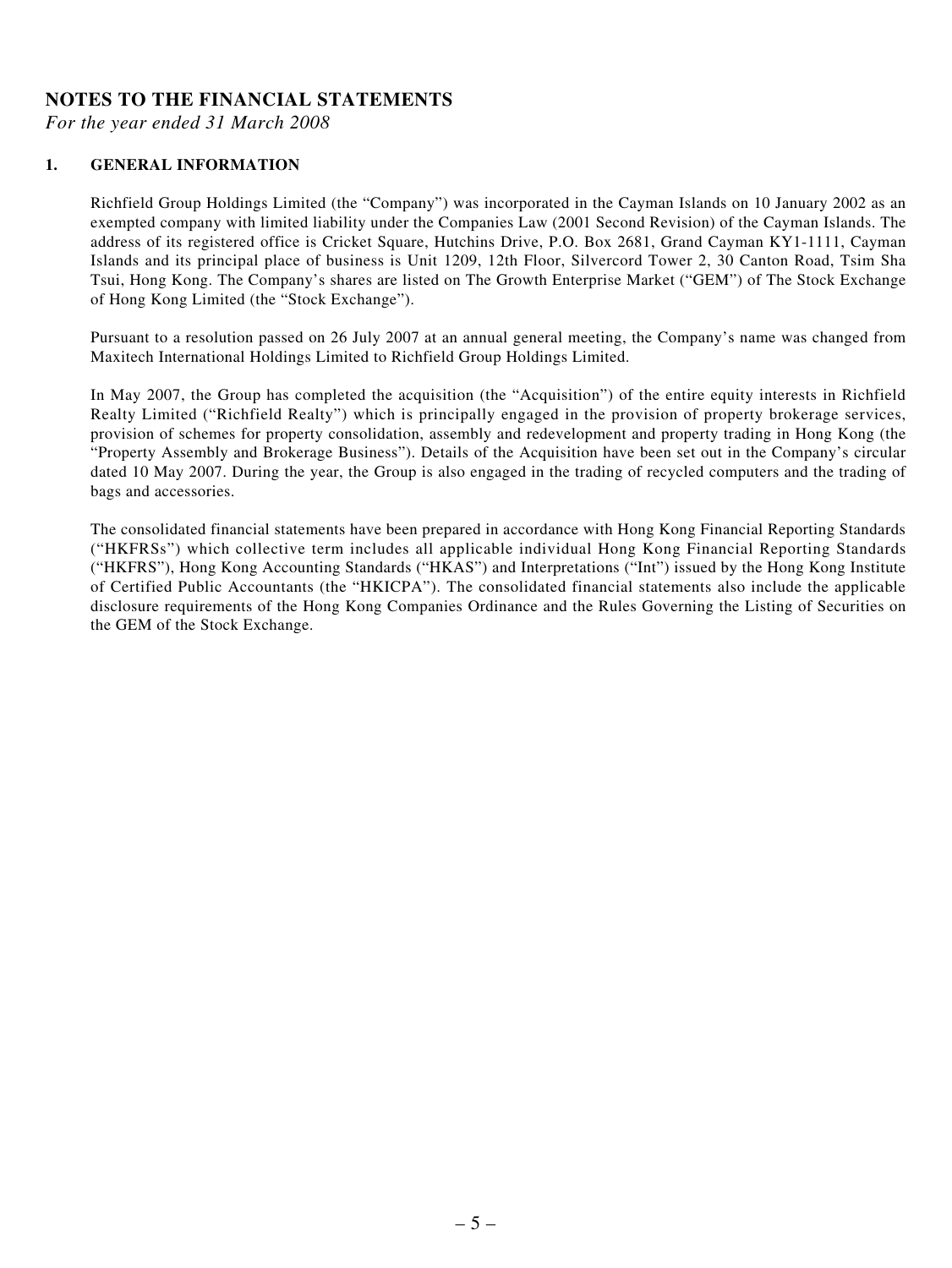#### **2. Adoption of new or amended hkfrss**

In the current year, the Group has adopted all the new and amended HKFRSs which are relevant to the Group and first effective on 1 April 2007. The adoption of these new and amended HKFRSs did not result in significant alternations to the Group's accounting policies but gave rise to additional disclosures. The specific transitional provisions contained in some of these new or amended HKFRSs have been considered.

The Group has not early adopted the following HKFRSs that have been issued but are not yet effective.

| HKAS 1 (Revised)               | Presentation of Financial Statements <sup>1</sup>                                                                                          |
|--------------------------------|--------------------------------------------------------------------------------------------------------------------------------------------|
| HKAS 23 (Revised)              | Borrowing Costs <sup>1</sup>                                                                                                               |
| HKAS 27 (Revised)              | Consolidated and Separate Financial Statements <sup>4</sup>                                                                                |
| HKFRS 2 (Amendment)            | Vesting Conditions and Cancellations <sup>1</sup>                                                                                          |
| HKFRS 3 (Revised)              | Business Combinations <sup>4</sup>                                                                                                         |
| <b>HKFRS 8</b>                 | Operating Segments <sup>1</sup>                                                                                                            |
| $HK(IFRIC)$ -Int 12            | Service Concession Arrangements <sup>2</sup>                                                                                               |
| $HK(IFRIC)$ -Int 13            | Customer Loyalty Programmes <sup>3</sup>                                                                                                   |
| HK(IFRIC)-Int 14               | HKAS 19 – The Limit on a Defined Benefit Asset,                                                                                            |
|                                | Minimum Funding Requirements and Their Interactions <sup>2</sup>                                                                           |
| Amendments to HKAS 1 (Revised) | Presentation of financial statements – Puttable financial instruments and<br>obligations arising on liquidation $\mathbf{h}$               |
| Amendments to HKAS 32          | Financial instruments: presentation – Puttable financial instruments and<br>obligations arising on liquidation <sup>1</sup>                |
| Amendments to HKAS 39          | Financial instruments: recognition and measurement – Puttable financial<br>instruments and obligations arising on liquidation <sup>1</sup> |
| Amendments to HKFRS 7          | Financial instruments: disclosures – Puttable financial instruments and<br>obligations arising on liquidation <sup>1</sup>                 |
|                                |                                                                                                                                            |

<sup>1</sup> Effective for annual periods beginning on or after 1 January 2009

- <sup>2</sup> Effective for annual periods beginning on or after 1 January 2008
- $\frac{3}{4}$  Effective for annual periods beginning on or after 1 July 2008
- <sup>4</sup> Effective for annual periods beginning on or after 1 July 2009

Among those new Standards and Interpretation, HKAS 1 (Revised) is expected to be relevant to the financial statements. This amendment affects the presentation of owner changes in equity and introduces a statement of comprehensive income. Preparers will have the option of presenting items of income and expense and components of other comprehensive income either in a single statement of comprehensive income with subtotals or in two separate statements (a separate income statement followed by a statement of other comprehensive income). This amendment does not affect the financial position or results of the Group but will give rise to additional disclosures.

The directors of the Company are currently assessing the impact of these HKFRSs but are not yet in a position to state whether they would have material financial impact on the consolidated financial statements.

#### **3. SEGMENT INFORMATION**

#### **Primary reporting format – business segments**

Summary details of the business segments are as follows:

- (a) the Property Assembly and Brokerage Business, details of which have been set out in note 1;
- (b) Trading of bags and accessories segment represents the selling of bags and accessories via retail shops, department store counters, overseas agents and distributors;
- (c) Trading of recycled computers segment (the "Recycled Computer Business"); and
- (d) the corporate segment represents investment holding.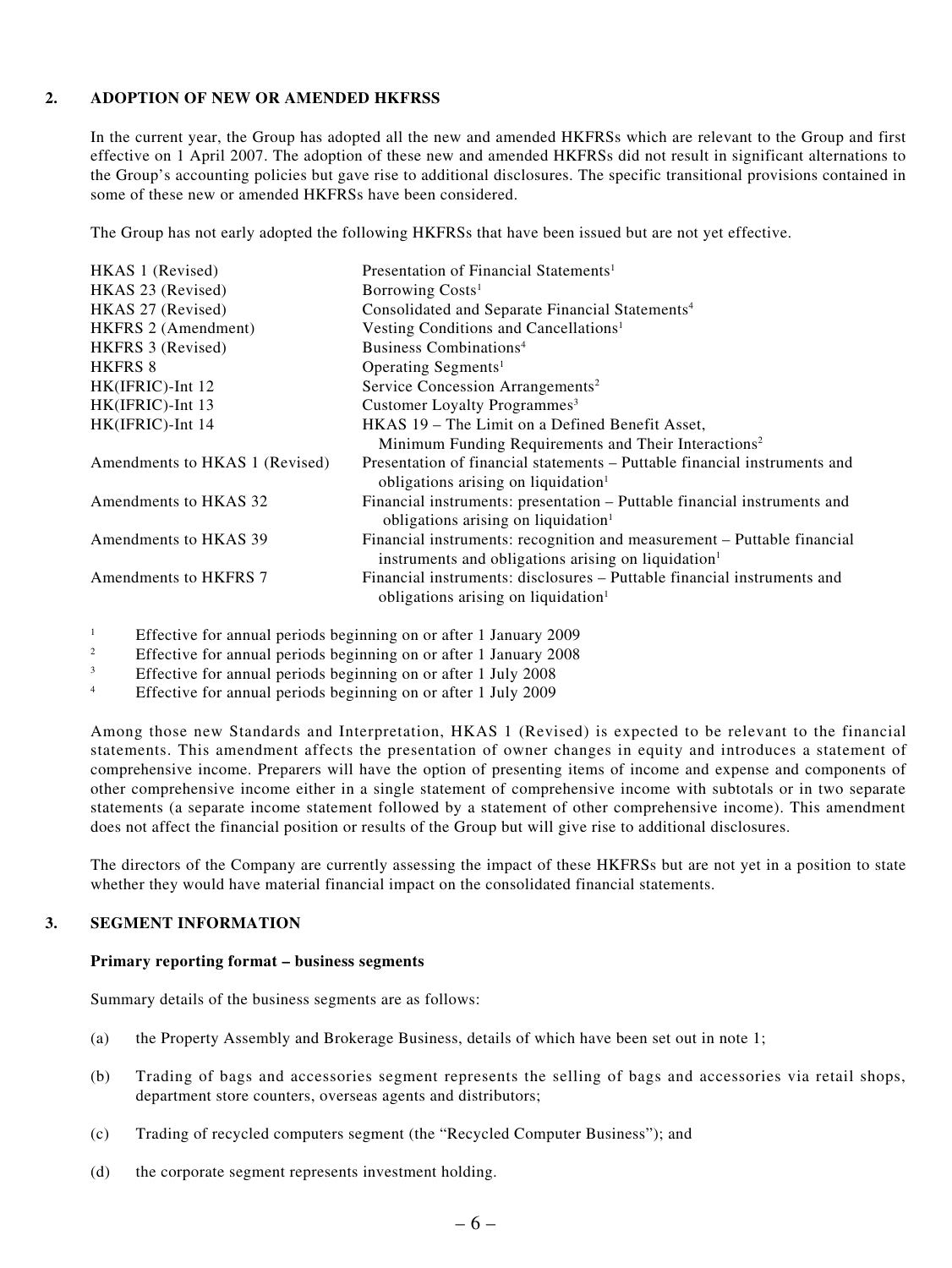|                                                                      | <b>Property</b><br><b>Assembly and</b><br><b>Brokerage</b><br><b>Business</b> |                          | <b>Trading of</b><br>bags and<br>accessories |                  | Recycled<br>Computer<br><b>Business</b> |                  | Corporate               |                          | <b>Total</b>            |                    |
|----------------------------------------------------------------------|-------------------------------------------------------------------------------|--------------------------|----------------------------------------------|------------------|-----------------------------------------|------------------|-------------------------|--------------------------|-------------------------|--------------------|
|                                                                      | 2008<br><b>HK\$'000</b>                                                       | 2007<br>HK\$'000         | 2008<br><b>HK\$'000</b>                      | 2007<br>HK\$'000 | 2008<br><b>HK\$'000</b>                 | 2007<br>HK\$'000 | 2008<br><b>HK\$'000</b> | 2007<br>HK\$'000         | 2008<br><b>HK\$'000</b> | 2007<br>HK\$'000   |
| Segment revenue:<br>Sales to external customers                      | 80,687                                                                        | $\qquad \qquad -$        | 31,406                                       | 52,103           | 31,062                                  | 37,836           |                         | $\qquad \qquad -$        | 143,155                 | 89,939             |
| Segment results                                                      | 36,340                                                                        |                          | 124                                          | 767              | (2,928)                                 | (2,062)          | (367)                   | $\overline{\phantom{0}}$ | 33,169                  | (1,295)            |
| Unallocated revenue<br>Unallocated costs                             |                                                                               |                          |                                              |                  |                                         |                  |                         |                          | 6,119<br>(2,548)        | 399<br>(10,246)    |
| Operating profit/(loss)<br>Finance costs                             |                                                                               |                          |                                              |                  |                                         |                  |                         |                          | 36,740<br>(2,587)       | (11, 142)<br>(53)  |
| Profit/(Loss) before income tax<br>Income tax                        |                                                                               |                          |                                              |                  |                                         |                  |                         |                          | 34,153<br>(6, 496)      | (11, 195)<br>(458) |
| Profit/(Loss) for the year                                           |                                                                               |                          |                                              |                  |                                         |                  |                         |                          | 27,657                  | (11, 653)          |
| <b>Assets</b><br>Segment assets<br>Unallocated assets                | 557,023                                                                       | $\overline{\phantom{0}}$ | 157                                          | 6,139            | 3,872                                   | 7,899            | 3,518                   | 245                      | 564,570<br>245,121      | 14,283<br>32,682   |
| Total assets                                                         |                                                                               |                          |                                              |                  |                                         |                  |                         |                          | 809,691                 | 46,965             |
| <b>Liabilities</b><br>Segment liabilities<br>Unallocated liabilities | 17,898                                                                        |                          | 618                                          | 5,145            | 170                                     | 3,692            |                         |                          | 18,686<br>9,202         | 8,837<br>3,404     |
| Total liabilities                                                    |                                                                               |                          |                                              |                  |                                         |                  |                         |                          | 27,888                  | 12,241             |
| Other segment information:<br>Depreciation<br>Unallocated            | 172                                                                           | ÷                        | 210                                          | 355              | 29                                      | $\,$ $\,$        |                         |                          | 411                     | 363<br>371         |
|                                                                      |                                                                               |                          |                                              |                  |                                         |                  |                         |                          | 411                     | 734                |
| Capital expenditure<br>Unallocated                                   | 881                                                                           |                          | 147                                          | 494              | 55                                      | 100              |                         |                          | 1,083                   | 594<br>13          |
|                                                                      |                                                                               |                          |                                              |                  |                                         |                  |                         |                          | 1,083                   | 607                |
| Impairment loss on property,<br>plant and equipment<br>Unallocated   |                                                                               |                          |                                              |                  |                                         |                  |                         |                          |                         | $10\,$             |
|                                                                      |                                                                               |                          |                                              |                  |                                         |                  |                         |                          |                         | 10                 |
| Impairment loss on goodwill                                          |                                                                               |                          |                                              |                  | 3,555                                   | 3,067            |                         |                          | 3,555                   | 3,067              |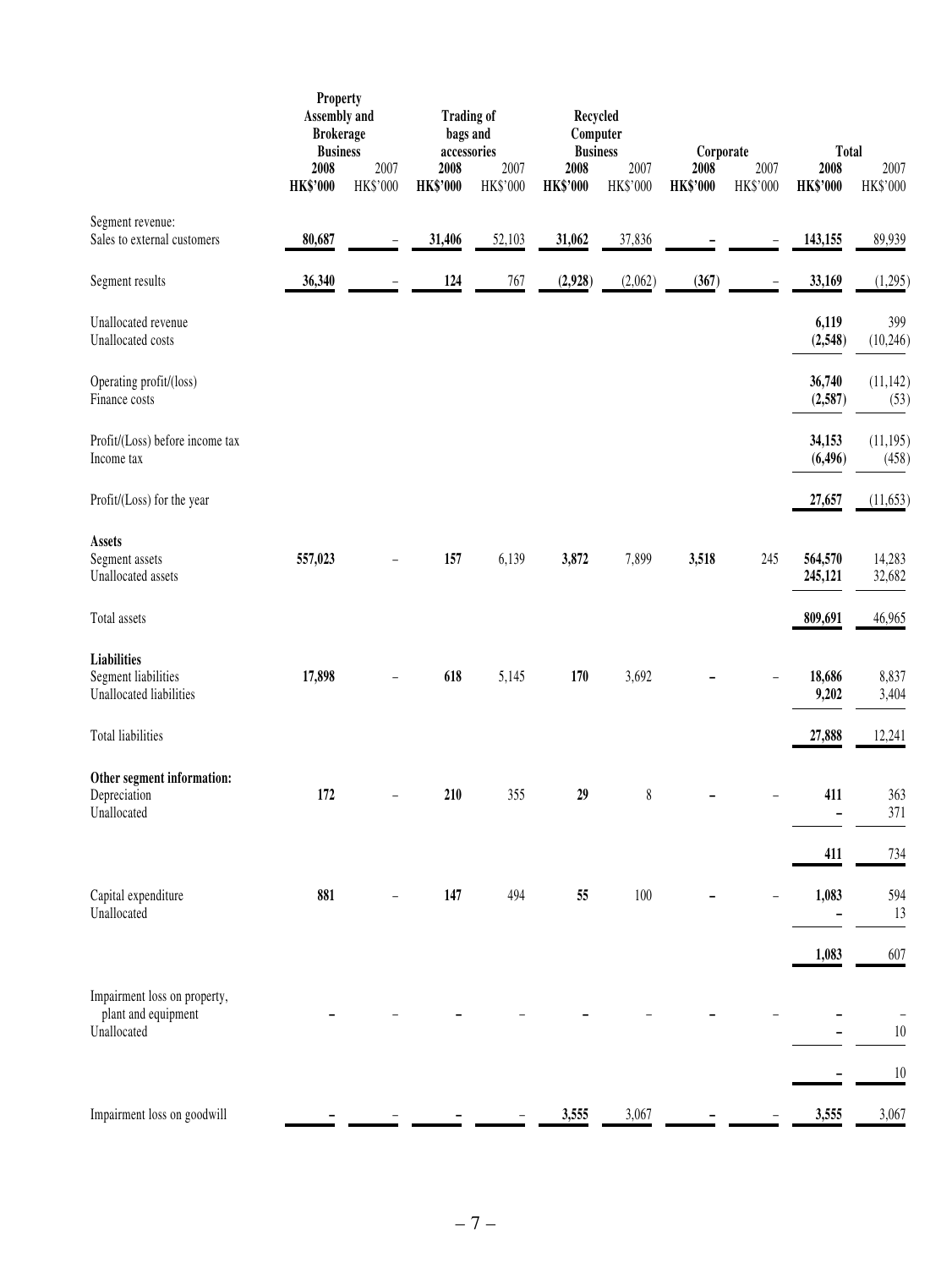#### **Secondary reporting format – geographical segments**

The following table provides an analysis of the Group's sales by geographical market, irrespective of the origin of the goods and services.

Sales revenue by geographical markets:

|                                                              | 2008            | 2007            |
|--------------------------------------------------------------|-----------------|-----------------|
|                                                              | <b>HK\$'000</b> | <b>HK\$'000</b> |
| Hong Kong                                                    | 137,304         | 67,738          |
| People's Republic of China ("PRC") (Not including Hong Kong) | 3,317           | 17,243          |
| Taiwan                                                       | 785             | 2,176           |
| Singapore                                                    | 845             | 2,024           |
| Others                                                       | 904             | 758             |
|                                                              | 143,155         | 89,939          |

The following is an analysis of the carrying amount of segment assets, and additions to property, plant and equipment and intangible assets, analysed by the geographical area in which the assets are located.

|                | <b>Segment assets</b> |                 | Capital expenditure |                          |  |
|----------------|-----------------------|-----------------|---------------------|--------------------------|--|
|                | 2008                  | 2007            |                     | 2007                     |  |
|                | <b>HK\$'000</b>       | <b>HK\$'000</b> | <b>HK\$'000</b>     | <b>HK\$'000</b>          |  |
| Hong Kong      | 561,052               | 13,169          | 1,083               | 594                      |  |
| <b>PRC</b>     |                       | 1,114           |                     | $\overline{\phantom{m}}$ |  |
| United Kingdom | 3,518                 |                 |                     | —                        |  |
| Unallocated    | 245,121               | 32,682          |                     | 13                       |  |
|                | 809,691               | 46,965          | 1,083               | 607                      |  |

#### **4. REVENUE AND OTHER INCOME**

Revenue, which is also the Group's turnover, represents the net invoiced value of goods sold, after allowances for returns and trade discounts, and net value of services rendered, after allowances for trade discounts. All significant transactions amongst the companies comprising the Group have been eliminated on consolidation. Revenue recognised during the year is as follows:

|                                                    | 2008<br><b>HK\$'000</b> | 2007<br>HK\$'000 |
|----------------------------------------------------|-------------------------|------------------|
| Revenue                                            |                         |                  |
| Sales of goods                                     | 62,468                  | 89,939           |
| Sales of properties                                | 21,014                  |                  |
| Commission income                                  | 59,673                  |                  |
|                                                    | 143,155                 | 89,939           |
| Other income                                       |                         |                  |
| Interest income                                    | 6,020                   | 399              |
| Management income                                  | 250                     | 600              |
| Gain on disposals of property, plant and equipment |                         | 67               |
| Exchange gain, net                                 | 99                      |                  |
| Sundry income                                      | 443                     | 201              |
|                                                    | 6,812                   | 1,267            |
|                                                    | 149,967                 | 91,206           |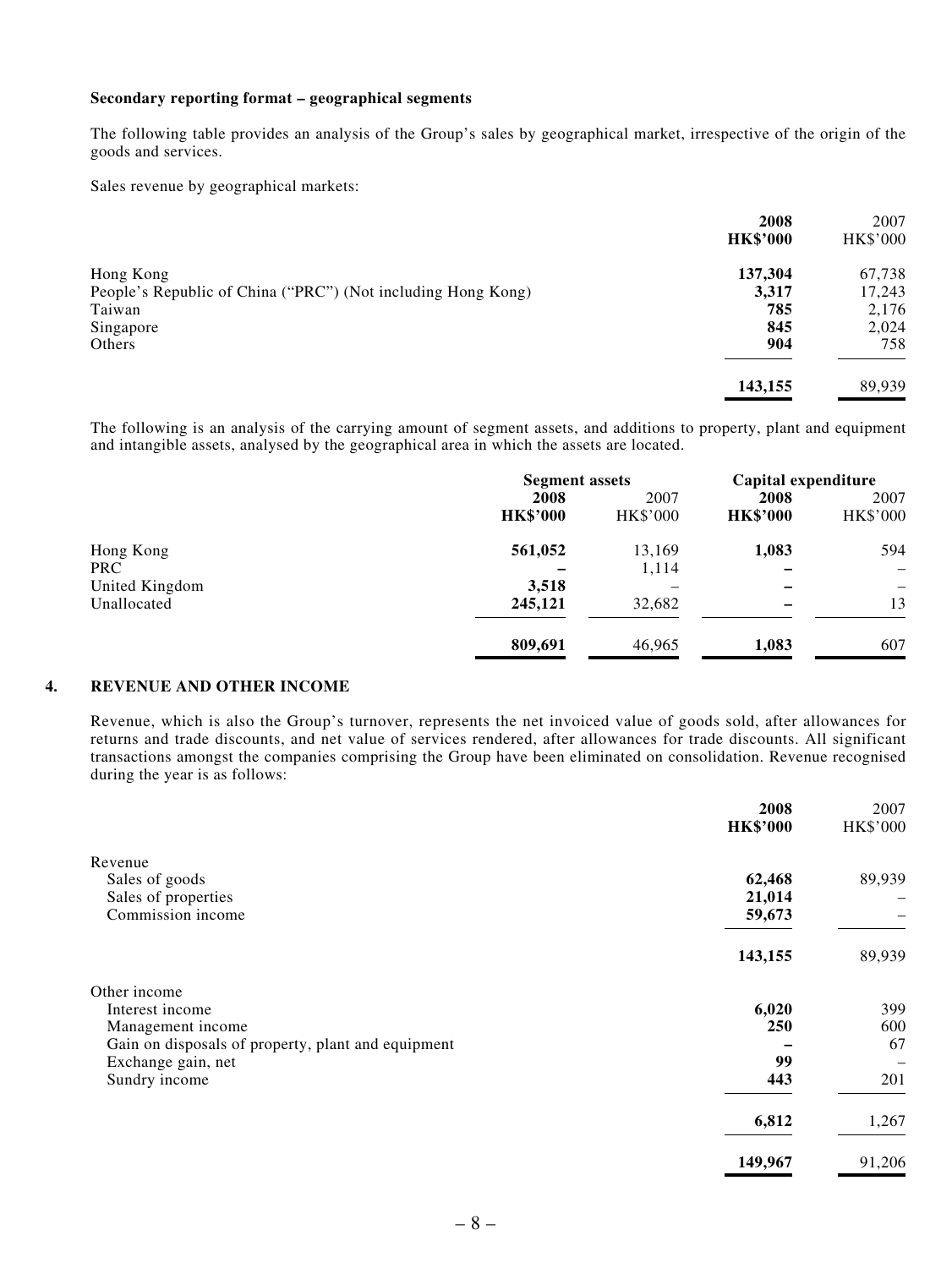#### **5. OPERATING PROFIT/(LOSS)**

|                                                                              | 2008            | 2007            |
|------------------------------------------------------------------------------|-----------------|-----------------|
|                                                                              | <b>HK\$'000</b> | <b>HK\$'000</b> |
| Operating profit/(loss) is arrived at after charging the following:          |                 |                 |
| Auditors' remuneration                                                       | 380             | 330             |
| Bad debts written off                                                        |                 | 1,171           |
| Cost of inventories recognised as expense                                    | 59,777          | 62,467          |
| Contingent rents                                                             | 563             | 1,471           |
| Depreciation                                                                 | 411             | 734             |
| Directors' remuneration                                                      | 150             | 3,424           |
| Exchange loss, net                                                           |                 | 114             |
| Fair value loss on financial assets at fair value through profit or loss     | 367             |                 |
| Impairment loss on property, plant and equipment                             |                 | 10              |
| Impairment loss on goodwill                                                  | 3,555           | 3,067           |
| Loss on disposals of property, plant and equipment                           | 12              |                 |
| Loss on disposals of subsidiaries                                            | 37              | 119             |
| Minimum lease payments under operating lease rentals for land and buildings* | 6,218           | 10,949          |
| Staff costs                                                                  |                 |                 |
| Fees                                                                         | 150             | 720             |
| <b>Salaries</b>                                                              | 12,268          | 9,120           |
| Pension scheme contributions                                                 | 453             | 371             |
| Share option benefits                                                        |                 | 3,218           |
| Total employee benefits                                                      | 12,871          | 13,429          |

\* During the year, rental expenses of HK\$722,000 (2007: Nil) were paid to the companies, the director of which is also a director of the major subsidiaries of the Group.

#### **6. FINANCE COSTS**

|                                                                                                                                       | 2008<br><b>HK\$'000</b> | 2007<br>HK\$'000 |
|---------------------------------------------------------------------------------------------------------------------------------------|-------------------------|------------------|
| Interests on borrowings and bank overdrafts wholly repayable within five years<br>Effective interest expense on the convertible bonds | 2,587                   | 53               |
|                                                                                                                                       | 2,587                   | 53               |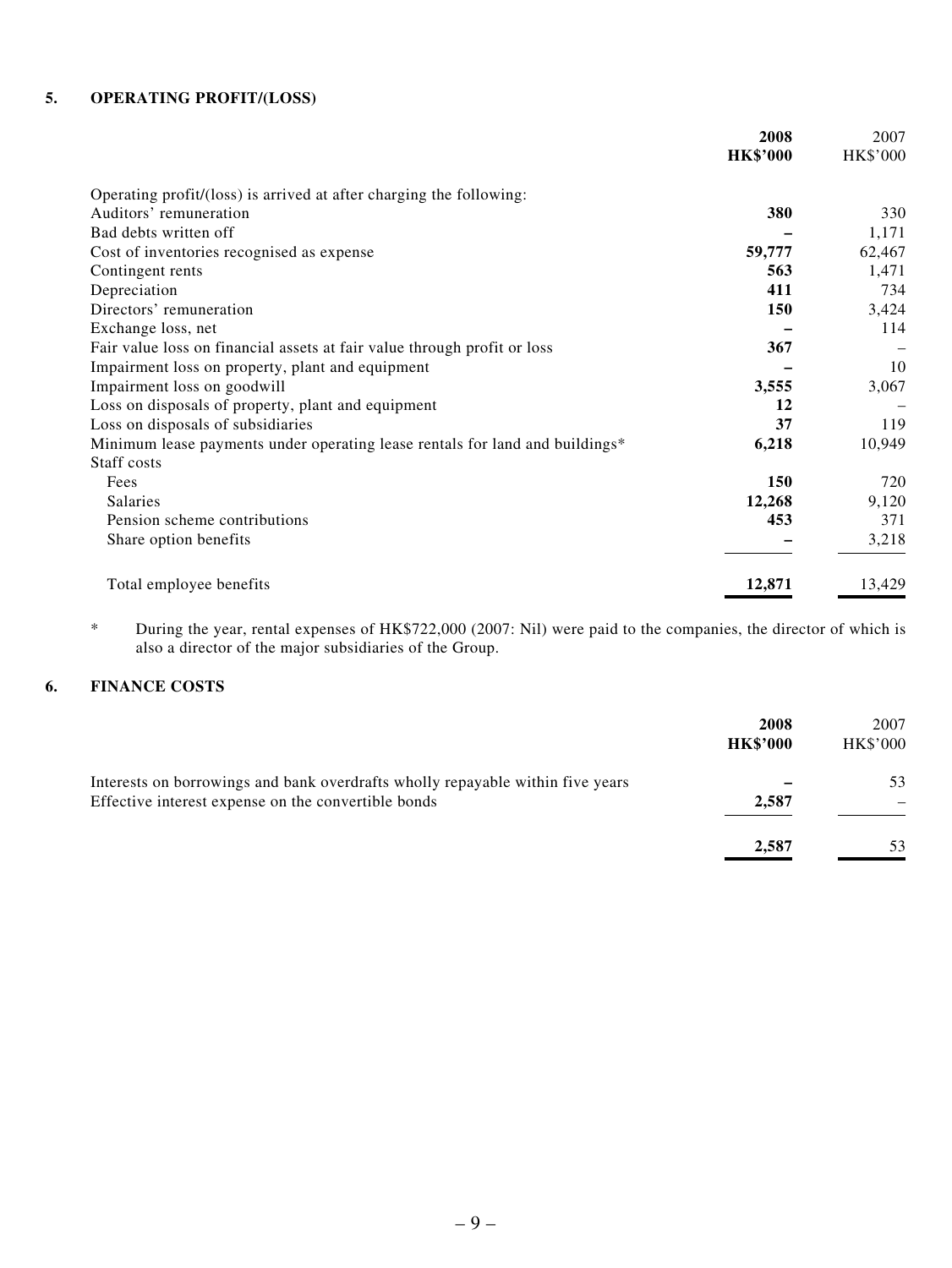#### **7. INCOME TAX EXPENSE**

Hong Kong profits tax has been provided at the rate of 17.5% (2007: 17.5%) on the estimated assessable profits arising in Hong Kong for the year. Income tax on overseas profits has been calculated on the estimated assessable profit for the year at the rates of taxation prevailing in the countries in which the Group operates.

The amount of income tax in the consolidated income statement represents:

|                                |                                                                       | 2008            | 2007            |
|--------------------------------|-----------------------------------------------------------------------|-----------------|-----------------|
|                                |                                                                       | <b>HK\$'000</b> | <b>HK\$'000</b> |
| Hong Kong                      |                                                                       |                 |                 |
| Current tax for the year       |                                                                       | 6,469           | 201             |
|                                | Under provision in respect of prior years                             | 27              |                 |
| Overseas                       |                                                                       |                 |                 |
|                                | Under provision in respect of prior years                             |                 | 257             |
| Total income tax expense       |                                                                       | 6,496           | 458             |
| 8.<br><b>DIVIDENDS</b>         |                                                                       |                 |                 |
|                                |                                                                       | 2008            | 2007            |
|                                |                                                                       | <b>HK\$'000</b> | <b>HK\$'000</b> |
|                                | Final dividend proposed after the balance sheet date of HK0.717 cents |                 |                 |
| per ordinary share (2007: Nil) |                                                                       | 20,997          |                 |

The final dividend proposed after the balance sheet date have not been recognised as a liability at the balance sheet date.

#### **9. EARNINGS/(LOSS) PER SHARE**

The calculation of basic earnings/(loss) per share is based on the profit attributable to equity holders of the Company of approximately HK\$27,657,000 (2007: loss of HK\$11,653,000) and the weighted average of 2,605,781,421 (2007: 1,631,251,472) ordinary shares in issue during the year.

Diluted earnings/(loss) per share for the year ended 31 March 2008 and 2007 was not presented as the impact of the exercise of the convertible bonds and share options respectively was anti-dilutive.

#### **10. GOODWILL**

Goodwill in 2008 and 2007 arose from the acquisition of Richfield Realty during the year and Maxitech System Company Limited in previous year respectively. The net carrying amount of goodwill can be analysed as follows:

|                                              | 2008            | 2007     |
|----------------------------------------------|-----------------|----------|
|                                              | <b>HK\$'000</b> | HK\$'000 |
| Net carrying amount at 1 April               | 3,555           |          |
| Arising from the acquisition of a subsidiary | 156,200         | 6,622    |
| Impairment loss                              | (3,555)         | (3,067)  |
| Net carrying amount at 31 March              | 156,200         | 3,555    |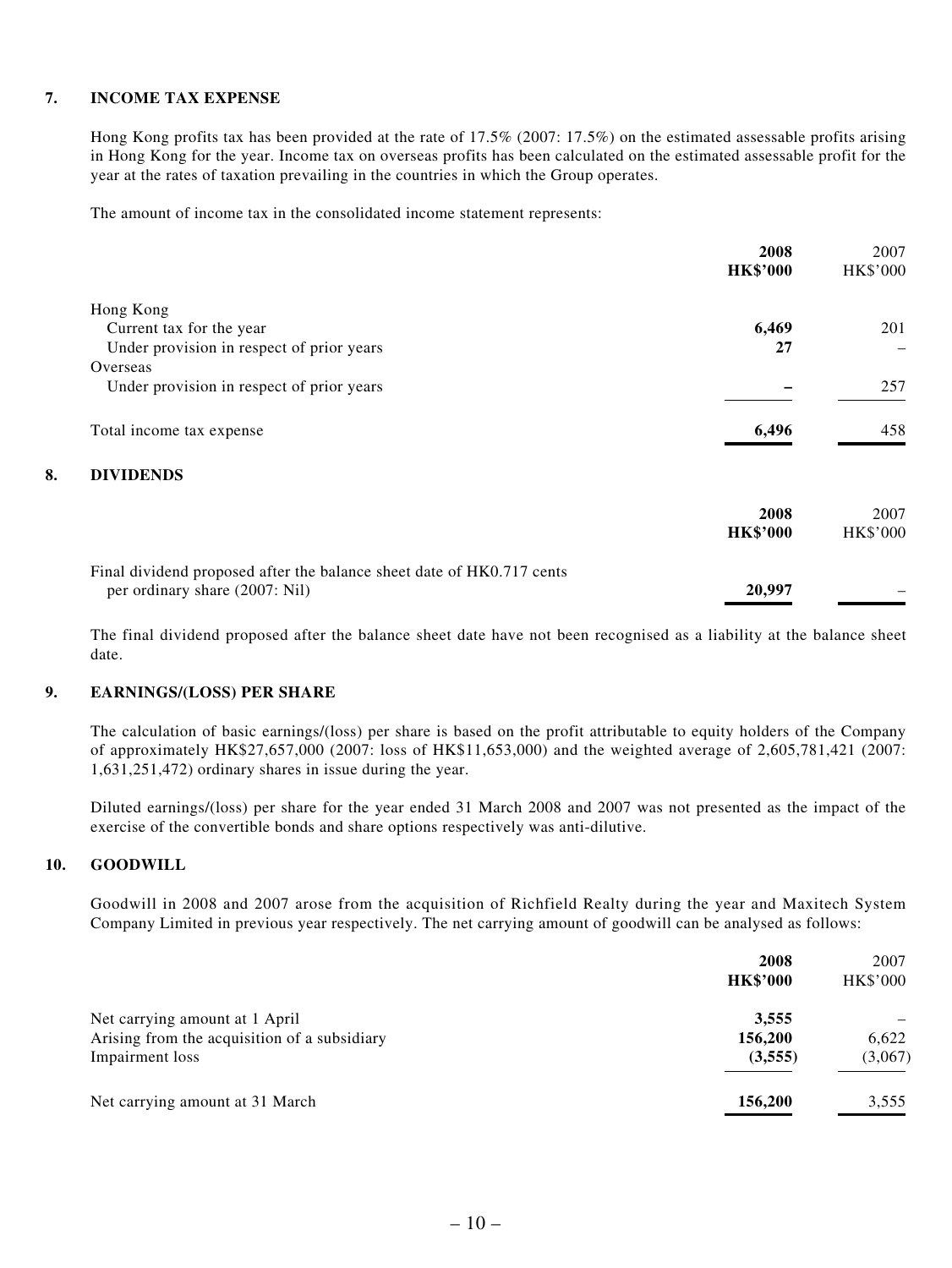Goodwill is allocated to the Group's cash-generating units identified according to the business segment as follows:

|                                                                                | 2008<br><b>HK\$'000</b> | 2007<br><b>HK\$'000</b> |
|--------------------------------------------------------------------------------|-------------------------|-------------------------|
| The Recycled Computer Business<br>The Property Assembly and Brokerage Business | 156,200                 | 3,555                   |
|                                                                                | 156,200                 | 3,555                   |

#### **11. AMOUNT DUE FROM A SHAREHOLDER**

The balance as at 31 March 2008 arose from the shortfall of the actual results of a subsidiary over its guaranteed results and is unsecured, interest free and repayable on demand. Pursuant to the agreements entered into between the shareholder and the Company on 12 June 2008 which are subject to the approval of the independent shareholders at the extraordinary general meeting, this balance is transferred to derivative financial instruments after the balance sheet date. Details of the agreements have been set out in note 16 to the financial statements and the Company's announcement dated 13 June 2008.

#### **12. PROPERTIES HELD FOR TRADING**

The analysis of carrying amount of properties held for sale is as follows:

|     |                                   | 2008            | 2007     |
|-----|-----------------------------------|-----------------|----------|
|     |                                   | <b>HK\$'000</b> | HK\$'000 |
|     | In Hong Kong                      |                 |          |
|     | $-10$ to 50 years (medium leases) | 18,508          |          |
|     | $-50$ years or more (long leases) | 24,409          |          |
|     |                                   | 42,917          |          |
|     |                                   |                 |          |
| 13. | <b>TRADE RECEIVABLES</b>          |                 |          |
|     |                                   | 2008            | 2007     |
|     |                                   | <b>HK\$'000</b> | HK\$'000 |
|     | Within 90 days                    | 39,108          | 7,647    |
|     | 91 to 180 days                    | 278             | 4        |
|     | 181 to 365 days                   | 673             |          |
|     | Over 1 year                       |                 | 14       |
|     |                                   | 40,059          | 7,665    |

For the trading of bags and accessories and the Recycled Computer Business, the Group's trading terms with its customers are mainly on credit, which generally have credit terms of up to 90 days (2007: 90 days) and do not bear any effective interest rate.

For the Property Assembly and Brokerage Business, the Group generally allows a credit period from 1 month to 3 years to its trade customers, in accordance with the terms of the mutual agreements after individual negotiations.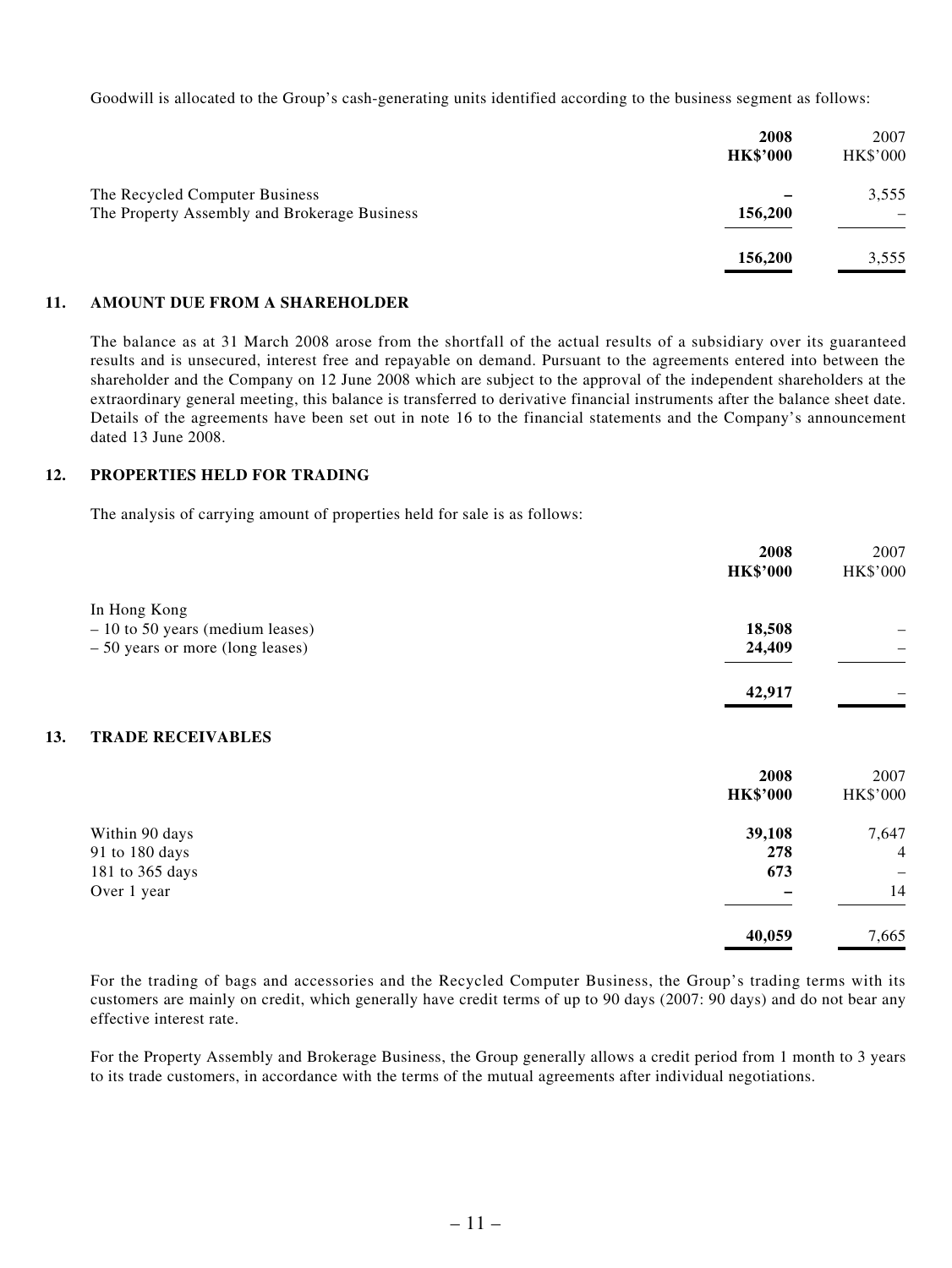#### **14. TRADE PAYABLES**

The Group was granted by its suppliers' credit periods ranging from 30 days to 90 days. Based on the invoices dates, ageing analysis of trade payables was as follows:

|                                 | 2008<br><b>HK\$'000</b> | 2007<br>HK\$'000 |
|---------------------------------|-------------------------|------------------|
| Within 90 days<br>$91-180$ days | 15,317<br>600           | 7,318<br>491     |
| 181-365 days<br>Over 1 year     | 473                     | -<br>11          |
|                                 | 16,390                  | 7,820            |

#### **15. SHARE CAPITAL**

|                                          | 2008          |                 | 2007       |                 |
|------------------------------------------|---------------|-----------------|------------|-----------------|
|                                          | <b>Number</b> |                 | Number     |                 |
|                                          | of shares     |                 | of shares  |                 |
|                                          | 000'          | <b>HK\$'000</b> | 000        | HK\$'000        |
| Authorised:                              |               |                 |            |                 |
| Ordinary shares of HK\$0.01 each         | 10,000,000    | 100,000         | 10,000,000 | 100,000         |
|                                          | <b>Number</b> | Ordinary        | Number     | Ordinary        |
|                                          | of shares     | shares          | of shares  | shares          |
|                                          | 000'          | <b>HK\$'000</b> | 000'       | <b>HK\$'000</b> |
| Issued and fully paid:                   |               |                 |            |                 |
| At the beginning of the year             | 1,800,000     | 18,000          | 460,504    | 4,605           |
| Conversion of convertible bonds (note i) | 760,000       | 7,600           |            |                 |
| Issue of new shares (note ii)            | 368,500       | 3,685           |            |                 |
| Issue of new shares (note iii)           |               |                 | 15,300     | 153             |
| Issue of new shares (note iv)            |               |                 | 1,286,096  | 12,861          |
| Exercise of share options (note v)       |               |                 | 38,100     | 381             |
| At the end of the year                   | 2,928,500     | 29,285          | 1,800,000  | 18,000          |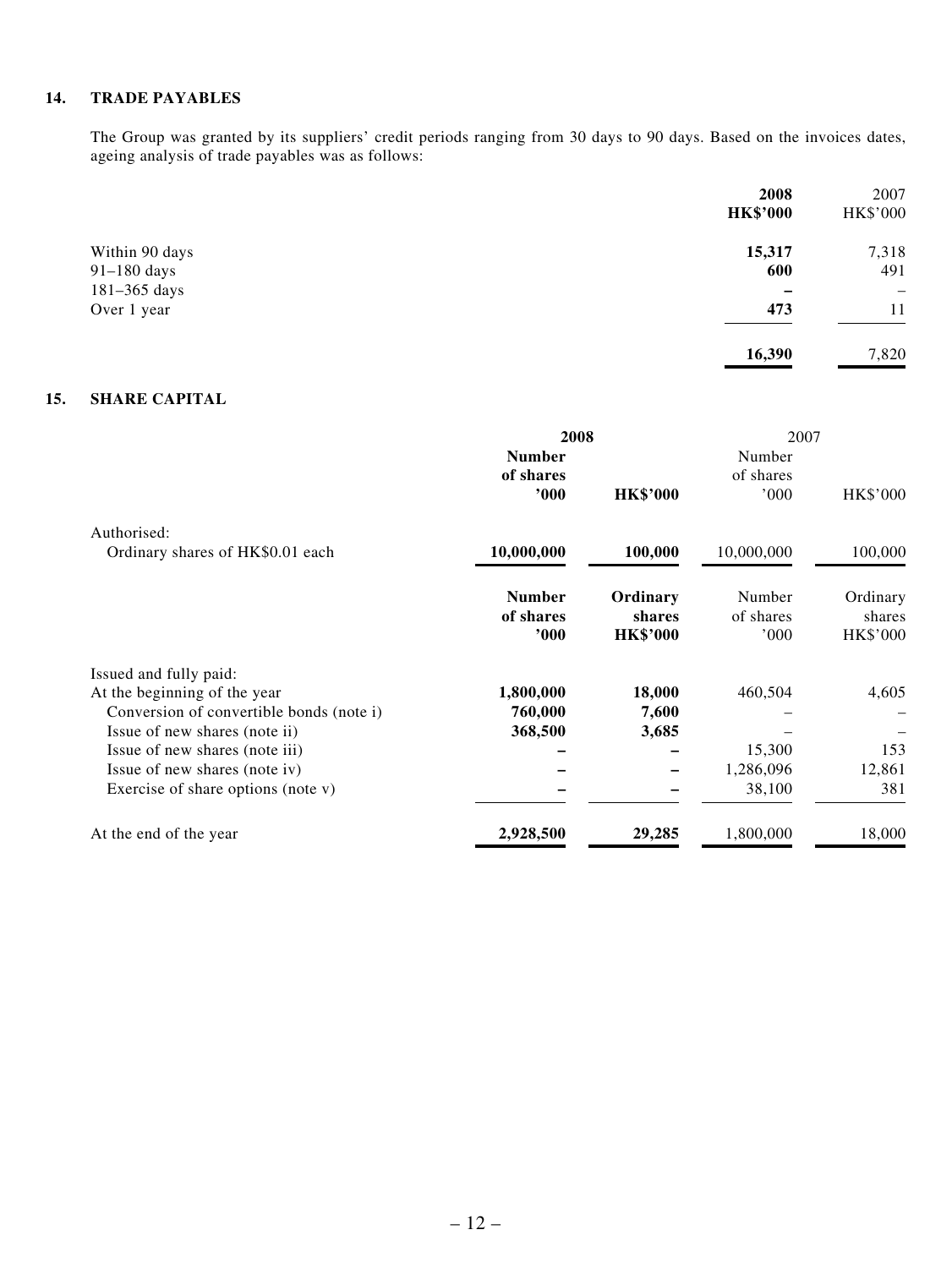#### *Notes:*

- (i) On 30 May 2007 and 15 August 2007, convertible bonds with a principal amount of HK\$255,000,000 and HK\$201,000,000 respectively were converted into 760,000,000 shares of the Company at the price of HK\$0.60 per share.
- (ii) On 26 July 2007, the Company entered into a subscription agreement with Virtue Partner Group Limited. As a result, the Company allotted and issued 368,500,000 shares at HK\$0.73 per share.
- (iii) On 3 November 2006, the Company allotted and issued a total of 15,300,000 consideration shares at HK\$0.18 each to the vendor as payment of part of the consideration for the acquisition of equity interest in Maxitech System.
- (iv) On 12 July 2006, the Company allotted and issued 249,302,000 shares at HK\$0.06 per share as a result of an open offer on the basis of one offer share for every two existing shares held.

On 12 January 2007, the Company entered into a subscription agreement with Virtue Partner Group Limited. As a result, the Company allotted and issued 1,036,794,000 shares at HK\$0.01 per share.

(v) The Company adopted a share option scheme on 21 May 2002 pursuant to a written resolution of the Company. On 20 April 2006, options to subscribe for an aggregate of 38,100,000 shares at HK\$0.163 per share had been granted by the Company under the scheme. On 26 May 2006, all the outstanding 38,100,000 share options were exercised.

#### **16. POST BALANCE SHEET EVENTS**

On 12 June 2008, the shareholder (i.e. the vendor of the Acquisition and ex-convertible bond holder) and the Company entered into the settlement agreements in respect of the shortfall of the actual results of a subsidiary over its guaranteed results. Pursuant to the settlement agreement, the compensation from the shareholder is first to be setoff against the carrying value of the promissory note and the remaining amount is to be compensated by a new guaranteed profit. Under the new guaranteed profit, the shareholder has irrevocably warranted and guaranteed to the Group that the new guaranteed profit for the 36-month period commencing from 1 April 2008 shall be no less than the remaining balance. As a result, the full amount due from a shareholder (note 11) is transferred to derivative financial instruments, based on the new settlement arrangement.

Details of the agreements have been set out in the Company's announcement dated 13 June 2008 and the agreements are subject to the approval of the independent shareholders at the extraordinary general meeting.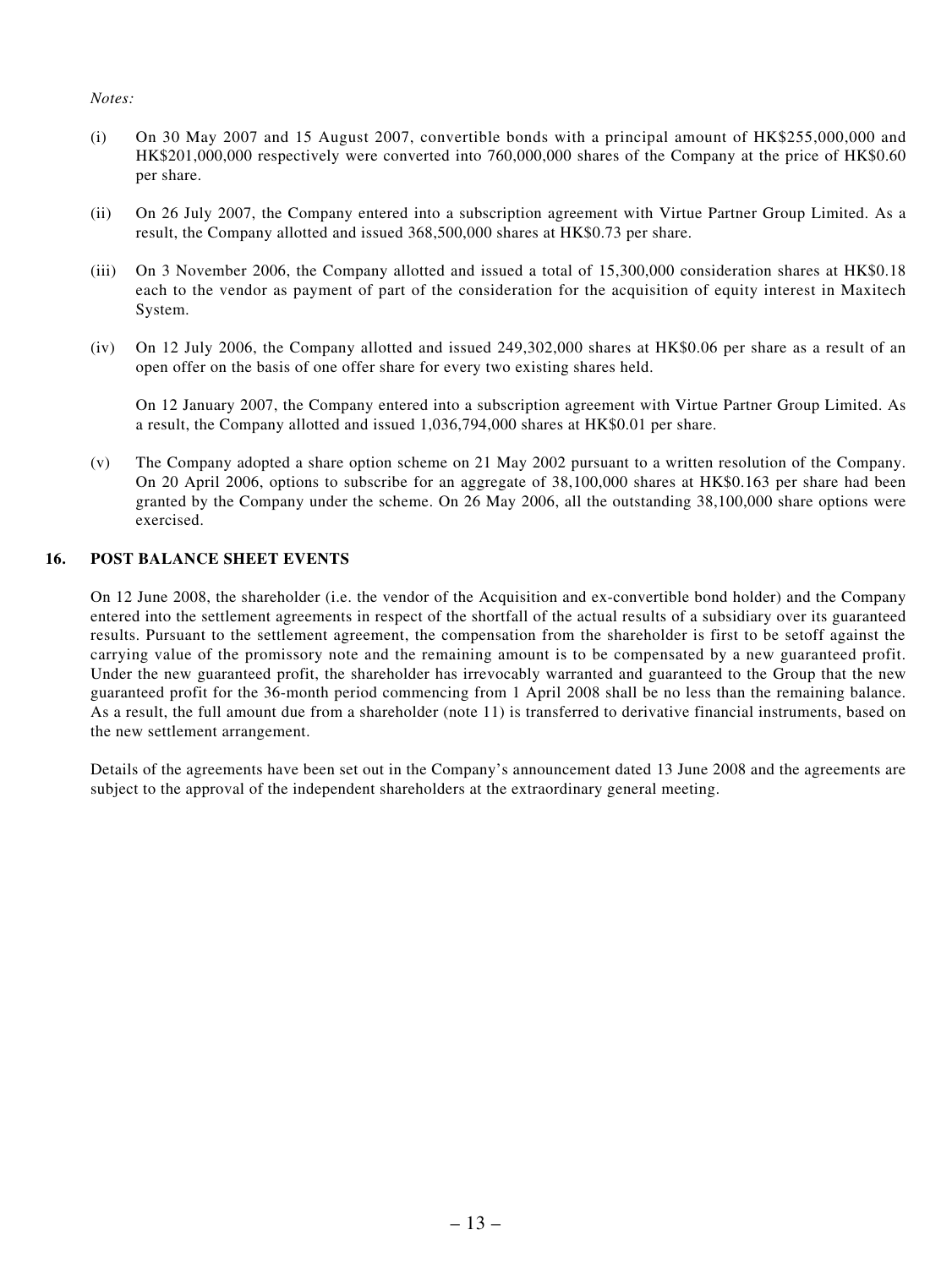# **Management Discussion and Analysis**

### **General**

The Group is principally engaged in the provision of property brokerage services, carrying out schemes for property consolidation, assembly and redevelopment, property trading in Hong Kong, the trading of recycled computers and the trading of bags and accessories.

The Group is currently engaged in property assembly schemes for approximately 102 redevelopment projects in Hong Kong. Those projects engaged are all residential and commercial properties which are located on the Hong Kong Island and Kowloon side.

The products sold in the business of trading of bags and accessories consist principally of business bags, sports bags, backpacks, handbags, wallets, belts and watches. Regarding the trading of recycled computers of the Group, the products mainly include PCs, laptops and computer parts (such as RAM modules, LCD panels, hard disks, DVD-ROMs, plastic covers, and keyboards etc.).

### **Financial Performance**

The turnover of the Group for the year ended 31 March 2008 amounted to approximately HK\$143,155,000, representing an increase of approximately 59% comparing to the previous fiscal year of approximately HK\$89,939,000. The significant increase in turnover was attributed by the contribution of the new business of property assembly and brokerage which accounted for approximately 56% of the Group's turnover for the reporting year.

In respect of the operating profit, it was approximately HK\$36,740,000 while the operation for the corresponding year incurred an operating loss of approximately HK\$11,142,000. As a result of the improvement in operation, the profit attributable to equity holders for the reporting year was increased to approximately HK\$27,657,000 comparing with the loss attributable to equity holders of approximately HK\$11,653,000 for the corresponding year. The improvement in the results of the Group for the year ended 31 March 2008 was also mainly due to the new business of property assembly and brokerage, which was acquired on 29 May 2007 and recorded a segment profit of approximately HK\$36,340,000 for the reporting year.

### **Business Overview**

In a view of Hong Kong's favorable economic conditions and upward momentum of robust growth for local property market, the business potential of our core businesses, the provision of property assembly, brokerage and trading remains positive. The turnover from the new property assembly and brokerage business was approximately HK\$80,687,000, representing approximately 56% in the Group's turnover; while its segment profit was approximately HK\$36,340,000 which accounted for approximately 99% to the Group's operating profit in the fiscal year of 2008. Following the acquisition of the business on 29 May 2007, the result of the Group has a remarkable turnaround and recorded a net profit after taxation of approximately HK\$27,657,000, which represents a huge improvement comparing to the year ended 31 March 2007, which recorded a loss for the year of approximately HK\$11,653,000.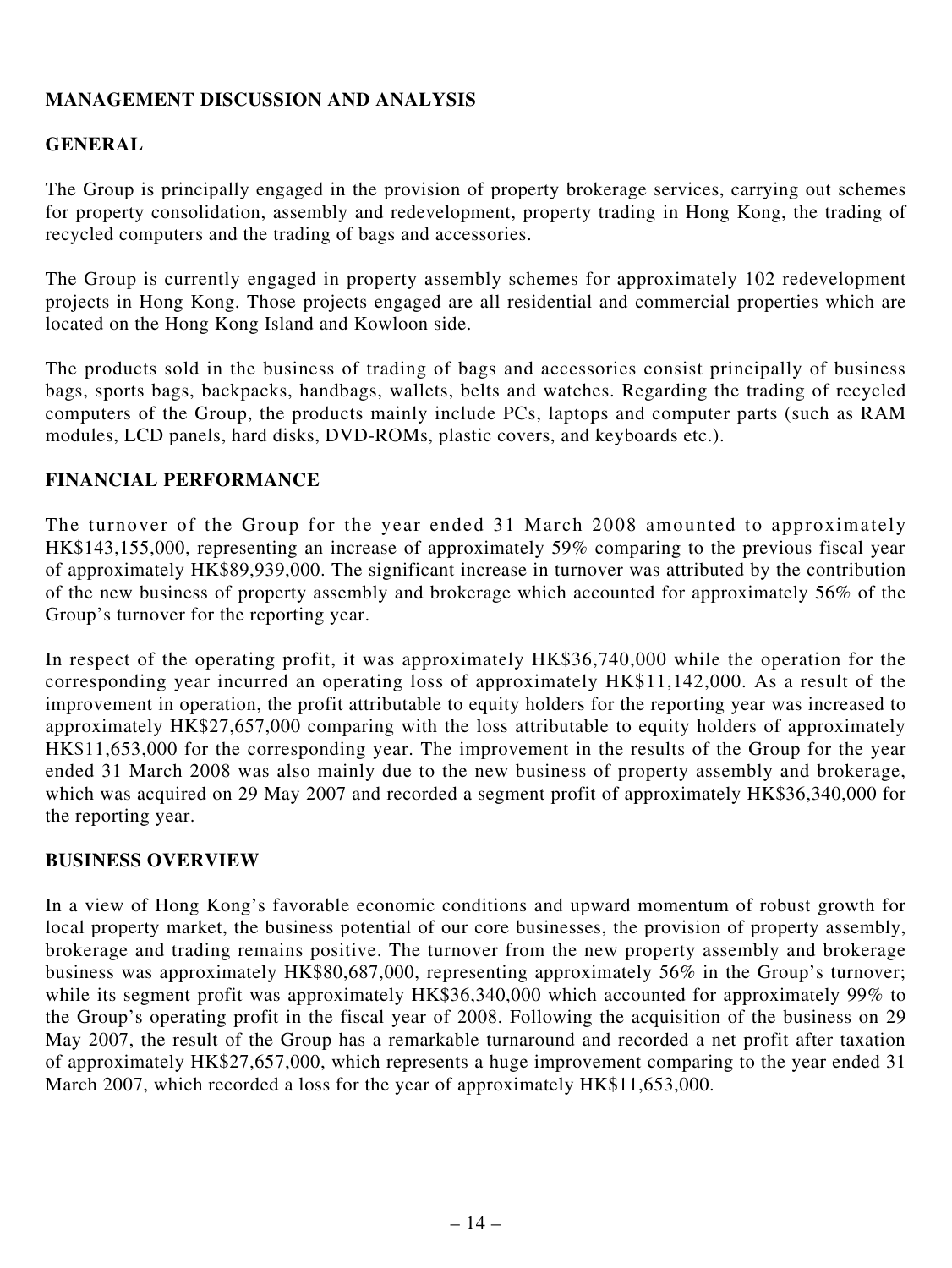However, the drastic surge of property prices during the period from June 2007 to January 2008 was amounted to an average of around 30% accumulated increase according to our internal statistical data. It caused an observing phenomenon in the old flats trading business, so that several key property assembly projects, especially in Mid-Levels of Hong Kong Island remained pending. Developers have raised their offers but they are still lower than the asking prices of the owners. As a result of property price increase, a number of key assembly projects have been either put on hold or have their profit margin being reduced during the year ended 31 March 2008, so that the result of the Group for the year ended 31 March 2008 was lagging behind the expectation of the directors of the Company (the "Director(s)"). During the period from 29 May 2007 to 31 March 2008, the Group has completed 7 major assembly projects, which are mainly located in Mid-Levels of Hong Kong Island and in the densely populated location in Hong Kong Island and Kowloon side, such as Causeway Bay, Western District, Shau Kei Wan, Sham Shui Po, etc., with the total contract sum and the total gross profit of approximately HK\$1,275,000,000 and HK\$38,300,000 respectively.

As at 31 March 2008, the Group had approximately 95 property assembly projects in progress with the total site areas of approximately 810,000 square feet. Among those projects in progress, there were approximately 52 projects located on Hong Kong Island, mainly in Mid-Levels, Sheung Wan, Causeway Bay, Western District, Shau Kei Wan and Quarry Bay. There were approximately 43 projects located in Kowloon side in Sham Shui Po, Mong Kok, Ho Man Tin and To Kwa Wan.

The business of trading of recycled computers contributed approximately HK\$31,062,000 to the Group's turnover, representing approximately 22% to the Group's turnover for the reporting year. It recorded a segment loss of approximately HK\$2,928,000 for the reporting year. The segment loss and the decrease in turnover for the reporting year was mainly caused by the fierce competition, the shrinking of the market of recycled computers, the rising operating costs and the impairment loss on goodwill.

The trading business of bags and accessories recorded a turnover and segment profit of approximately HK\$31,406,000 and approximately HK\$124,000 respectively, which represented a substantial decrease comparing to the corresponding year. The decrease in both turnover and segment profit was because of the keen competition and the drastic increase in operating costs and rental expenses over the past two years.

### **Prospects**

Hong Kong economic outlook remains optimistic in the coming year in view of the close links with the fast-growing mainland economy and other emerging Asian economies, which have rather strong and sustainable growing momentums.

The tightening of government regulations on building height restriction and the excessive costs on maintenance of the aging building has created burden on owners of aging properties but benefited the Group as a whole. Those changes would lower the cost of property consolidation and speed up the process of property redevelopments. The proposed regulatory change on the percentage of ownership for compulsory sale for redevelopment will also bring a much favorable environment for the Group's businesses.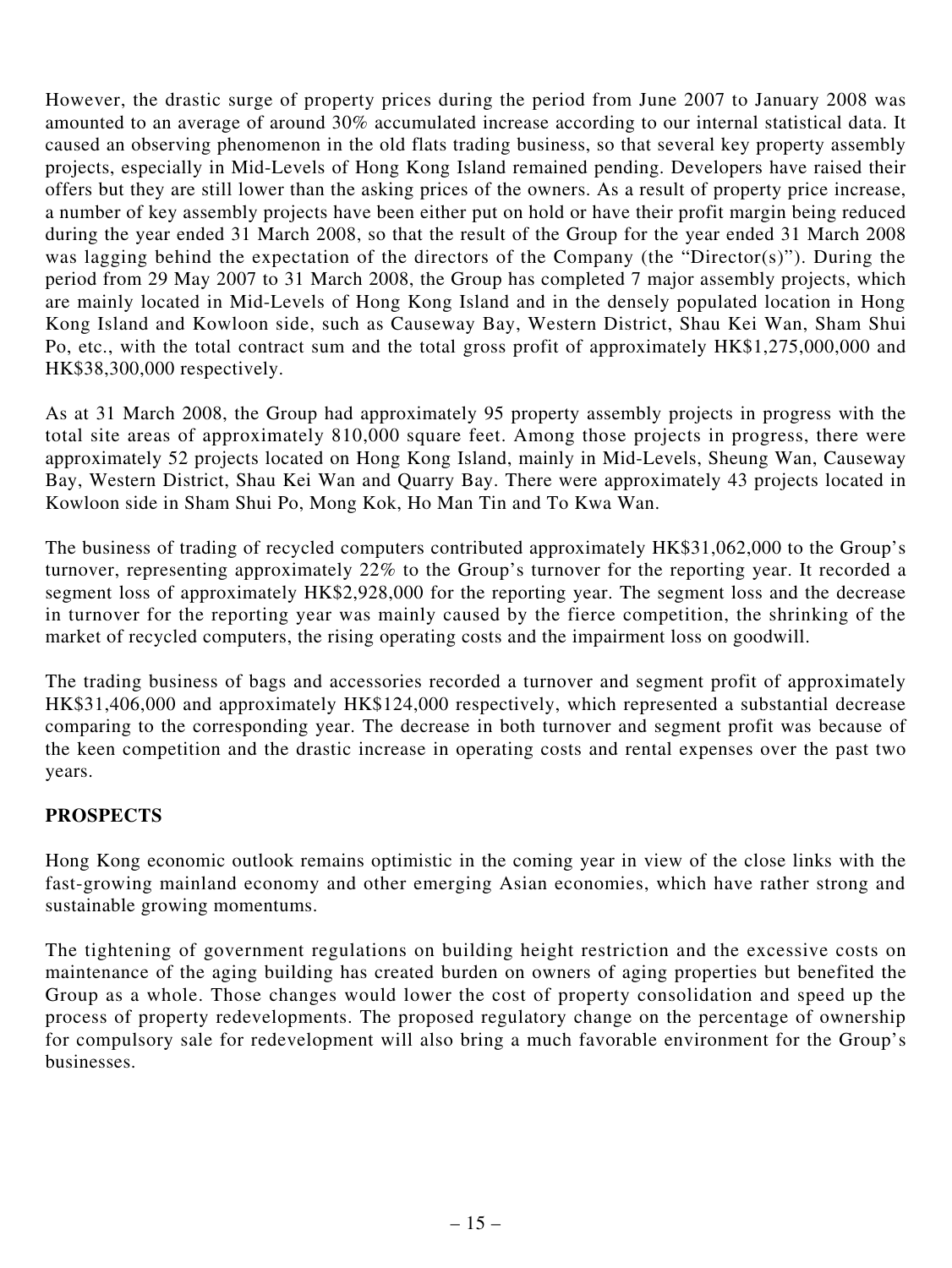Notwithstanding a drastic surge in property prices over the second half of 2007, which led to the suspension of several key property assembly projects, the property price in 2008 are expected to be steady with slightly growth and such an environment would be more favourable for the business of property assembly. In adapting to drastic changes, the Group has shifted its business strategy in property assembly and brokerage from the focus of the Mid-Levels property markets to the diversification of its sourcing areas to those where prevailing property prices are less inflated such as Western District, Quarry Bay and Shau Kei Wan on Hong Kong Island and Ho Man Tin, Sham Shui Po and Mongkok in the Kowloon side. This shift of focus is expected to lead the Group to higher and steady returns in the forthcoming periods.

In order to maintain sustainable growth in market share and returns, the Group believes a professional team of real estate agents is necessary. For the period from 29 May 2007, being the date of acquisition of Richfield Realty Limited ("Richfield Realty"), to the date of this announcement, the Group has expanded its real estate team from approximately 25 to 70 persons and the Group has planned to further increase its real estate team to approximately 90 persons at the end of 2008. To commensurate with the expansion of the team, the total number of property assembly projects in progress has been increased to approximately 102, with the total site area of approximately 900,000 square feet, as at the date of this announcement. It is expected that about one-tenth of the projects in progress will be completed for each year.

In accordance with the agreement (the "Acquisition Agreement") dated 10 April 2007 for the acquisition (the "Acquisition") of Richfield Realty, both Richfield (Holdings) Limited (the "RHL"), being the vendor of the Acquisition, and Mr. Au Wing Wah, being the guarantor of the Acquisition was guaranteed that the audited net profit before payment of the bonus payable to the management of Richfield Realty and after tax and any extraordinary or exceptional items of Richfield Realty for the year ended 28 May 2008 (the "Guaranteed Period") should not be less than HK\$150,000,000 (the "Guaranteed Profit"). However, according to the estimation of the management of Richfield Realty, there is a shortfall between the actual audited net profit before payment of bonus payable to the management of Richfield Realty and after tax for the Guaranteed Period and the Guaranteed Profit. The shortfall is mainly the result of the drastic surge in property prices during the second half of 2007. Having considered the prospects of the business of the property assembly and brokerage and the potential of Richfield Realty, an agreement (the "Settlement Agreement") was entered into on 12 June 2008 which, among the other things, was proposed to extend the time for fulfillment of an agreed guaranteed profit. A special general meeting will be held to approve the Settlement Agreement. The Directors are of the view that the Settlement Agreement was entered into for the interests of the Company and the shareholders of the Company as a whole.

In respect of the trading businesses of bags and accessories as well as recycled computers, the profit margin and turnover are expected to be decreased in the forthcoming future due to the keen competition and the surge of operating costs. Since both businesses are not the core businesses of the Group, the Group will restrain from making further investment and will exercise tighter control on the operating costs in these businesses while most sources will stay focusing on the development of the business of property assembly and brokerage.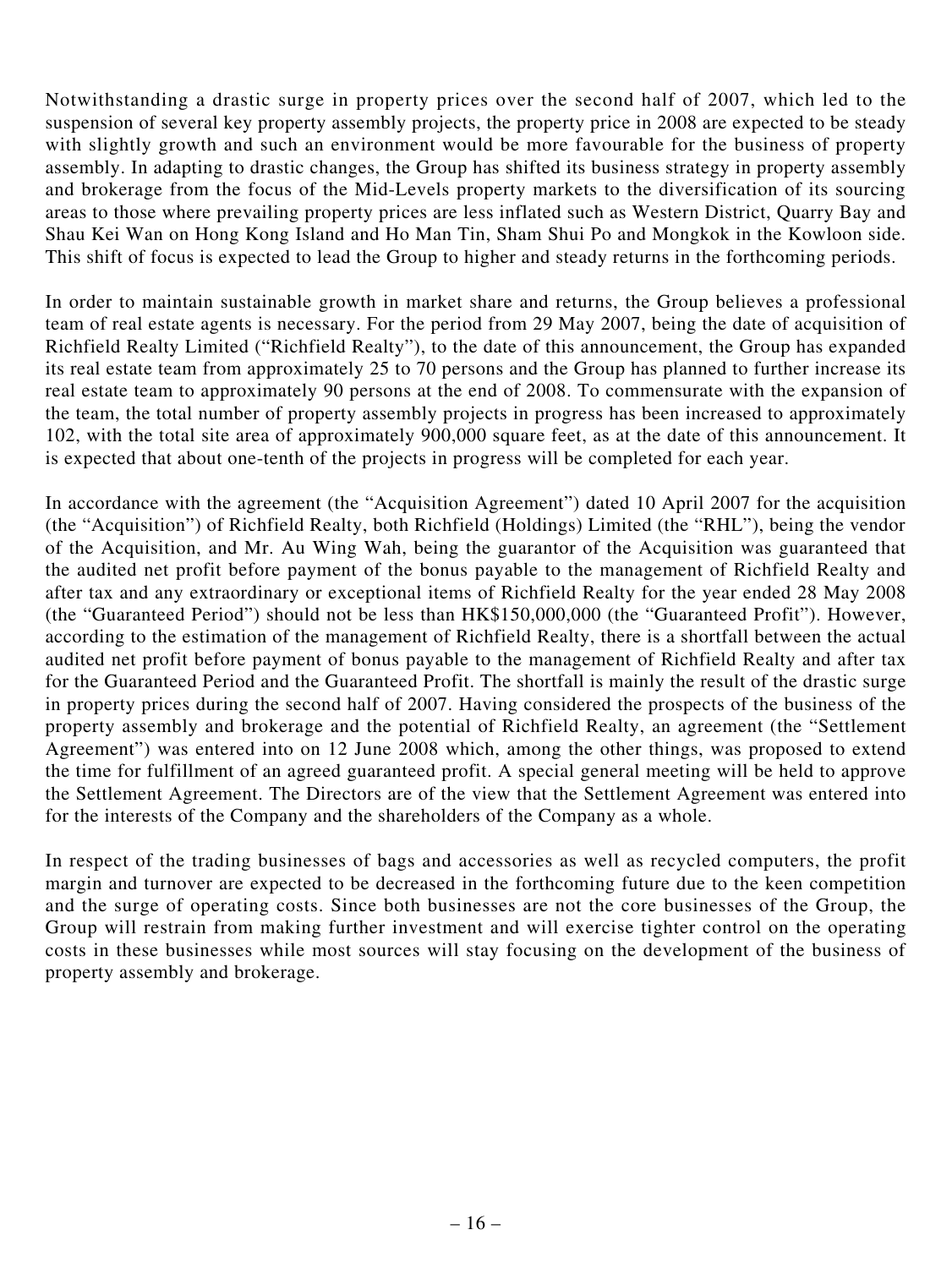# **Liquidity, financial resources and capital structure**

During the year, the Group financed its operations with its own working capital.

As at 31 March 2008, the Group had net current assets of approximately HK\$623,978,000 (2007: approximately HK\$30,637,000) including bank and cash balances of approximately HK\$245,107,000. As at 31 March 2007, bank and cash balances (including pledged bank deposits) were approximately HK\$23,141,000.

As at 31 March 2008, the Group had no other secured loan (2007: HK\$583,000 of which approximately HK\$83,000 was repayable within one year and approximately HK\$500,000 was repayable beyond one year but within five years).

As at 31 March 2008, the gearing ratio (defined as the ratio between total bank borrowings and total assets) was 0 (2007: 0). The Group has no bank borrowing.

On 10 April 2007, the Company entered into an Acquisition Agreement with RHL to acquire Richfield Realty and a convertible bond of HK\$456,000,000 (the "Convertible Bond"), which forms part of the consideration for the Acquisition, was issued upon the completion of the Acquisition on 29 May 2007. The Convertible Bond can be converted into the shares of the Company at an initial conversion price of HK\$0.6 per share (subject to adjustments in accordance with the terms of the Convertible Bond) during its conversion period. The Convertible Bond were fully converted into 760,000,000 shares of the Company at a conversion price of HK\$0.6 per share during the year ended 31 March 2008.

On 26 July 2007, the Company, by way of top-up placement, alloted 368,500,000 shares to institutional investors who are third parties independent of the Company and its connected persons.

Following the full conversion of the Convertible Bond and the top-up placement, the total issued share capital of the Company is enlarged to 2,928,500,000 shares.

# **Significant investments**

As at 31 March 2008 and 31 March 2007, there was no significant investment held by the Group.

# **Material acquisitions or disposals of subsidiaries and affiliated companies**

As set out in the section headed "Liquidity, financial resource and capital structure" above, the Company has acquired the whole equity interests in Richfield Realty on 29 May 2007.

On 29 May 2007, the Company completed the Acquisition of the entire issued share capital of Richfield Realty, a company principally engaged in the provision of property brokerage services and carrying out schemes for property assembly and property trading in Hong Kong, from RHL for a total consideration of HK\$597,000,000. The consideration was satisfied as to HK\$456,000,000 by the Company issuing the Convertible Bond in the principal amount of HK\$456,000,000, as to HK\$120,000,000 by the Company issuing promissory notes in the principal amount of HK\$120,000,000 and as to HK\$21,000,000 by cash. Following the abovementioned completion, Richfield Realty has become a wholly-owned principal operating subsidiary of the Company.

Apart from the Acquisition, there were no material acquisitions or disposals of subsidiaries and affiliated companies during the year.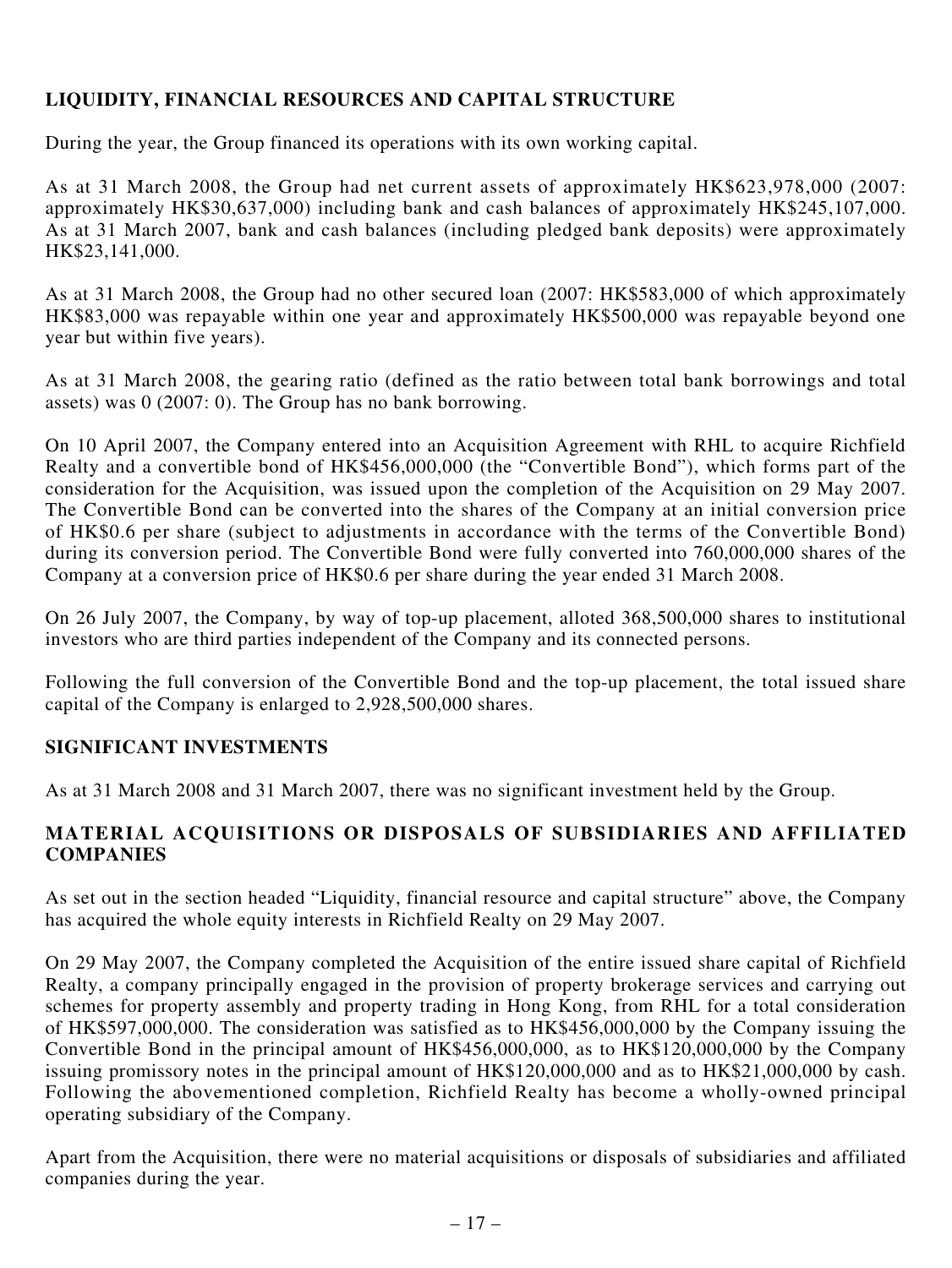# **Contingent liabilities**

As at 31 March 2008 and 31 March 2007, the Group had no material contingent liabilities.

### **Lease and contracted commitments**

The Group leases certain of its office premises under non-cancellable operating lease arrangements with lease terms ranging from one to two years.

As at 31 March 2008, the Group had total future minimum lease payments in respect of non-cancellable operating leases for land and buildings falling due as follows:

|                                         | 2008<br><b>HK\$'000</b> | 2007<br>HK\$'000 |
|-----------------------------------------|-------------------------|------------------|
| Within one year                         | 719                     | 7,876            |
| In the second to fifth years, inclusive | 161                     | 4,178            |
|                                         | 880                     | 12,054           |

### **Foreign exchange exposure**

The Group's income and expenditure during the year ended 31 March 2008 were denominated in United States ("US") dollars, Hong Kong ("HK") dollars and Renminbi ("RMB"), and most of the assets and liabilities as at 31 March 2008 were denominated in HK dollars. Accordingly, the Board is of the view that, to a certain extent, the Group is exposed to foreign currency exchange risk. For the US dollars foreign exchange exposure, the Board believes the exposure is small as the exchange rate of US dollars to HK dollars is comparatively stable. However, the Group is exposed to RMB foreign exchange exposure and fluctuation of exchange rates of RMB against HK dollars could affect the Group's results of operations. During the year, no hedging transaction or arrangement was made.

### **Treasury policies**

The Group adopts a conservative approach towards its treasury policies. The Group strives to reduce exposure to credit risk by performing ongoing credit evaluations of the financial conditions of its customers. To manage liquidity risk, the Board closely monitors the Group's liquidity position to ensure that the liquidity structure of the Group's assets, liabilities and commitments can meet its funding requirements.

### **Employees and remuneration policies**

As at 31 March 2008, the Group had 73 (2007: 86) employees, including Directors. Total staff costs (including Directors' emoluments) were approximately HK\$12,871,000 for the year ended 31 March 2008 (2007: approximately HK\$13,429,000). Remuneration is determined with reference to market terms and the performance, qualification and experience of individual employee. Year-end bonus based on individual performance will be paid to employees as recognition of and reward for their contributions. Other benefits include contributions to statutory mandatory provident fund scheme to its employees in Hong Kong.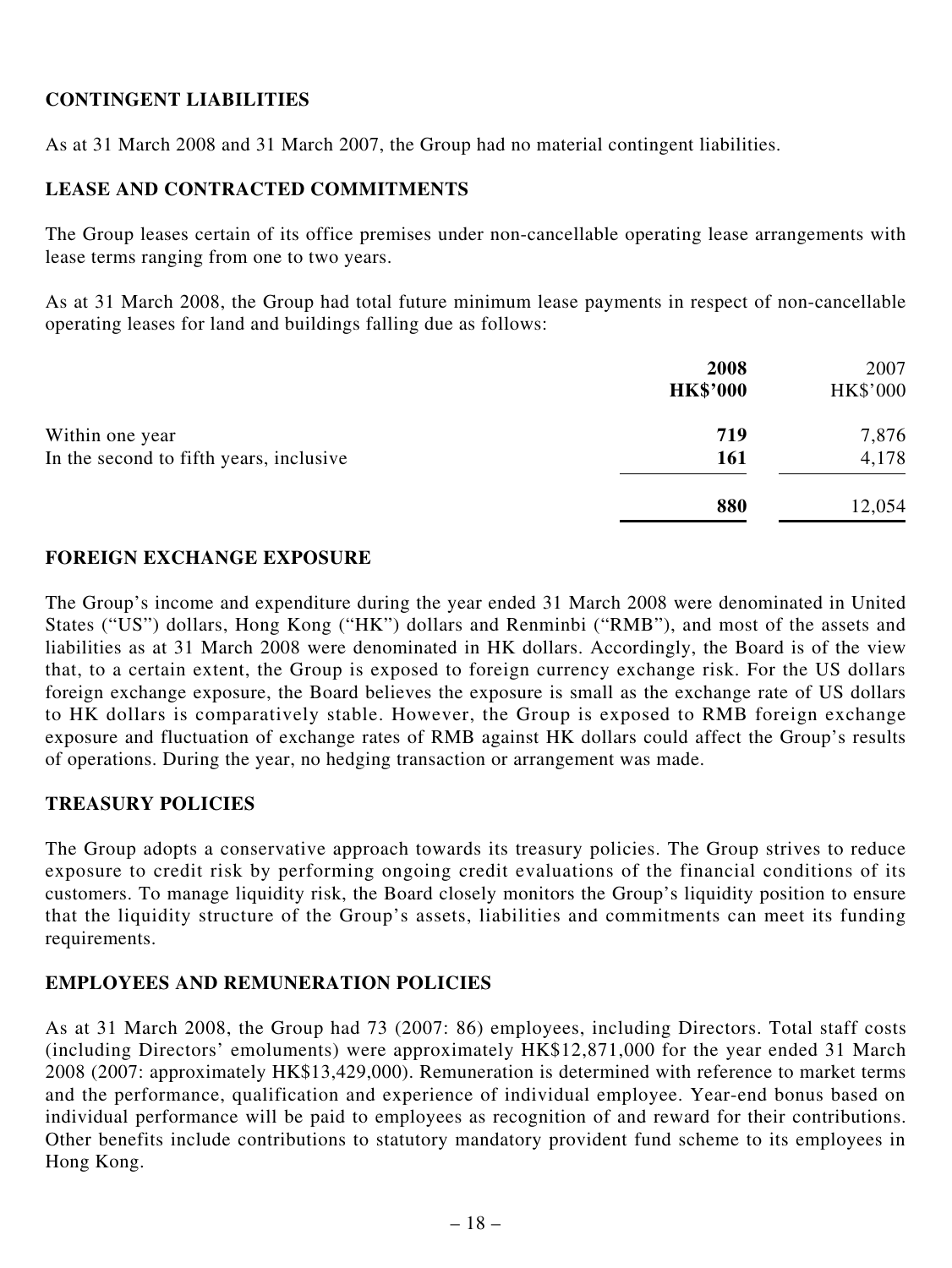# **CHANGE OF COMPANY NAME**

The change of name of the Company from "Maxitech International Holdings Limited" to "Richfield Group Holdings Limited" and for the purposes of identification only, the adoption of a new Chinese name of " $\boxplus$ 生 集 團 有 限 公 司" to replace the existing Chinese name of "全 美 國 際 控 股 有 限 公 司" was approved by the shareholders at a annual general meeting of the Company held on 26 July 2007.

### **DIVIDENDS**

The Board recommends the payment of a final dividend of HK0.717 cents per share for the year ended 31 March 2008 to the shareholders amounting to HK\$20,997,000.

### **CLOSURE OF REGISTER OF MEMBERS**

The registers of the Company will be closed from Wednesday, 30 July 2008 to Monday, 4 August 2008, both days inclusive, during which period no transfer of shares will be registered. In order to qualify for the final dividend for the year ended 31 March 2008 and to attend the forthcoming annual general meeting, all transfer of shares, accompanied by the relevant share certificates and transfer forms, must be lodged with the Company's branch share registrars in Hong Kong, Tricor Tengis Limited at 26th Floor, Tesbury Centre, 28 Queen's Road East, Wanchai, Hong Kong for registration not later than 4:30 p.m. on Tuesday, 29 July 2008.

### **Corporate Governance Practices**

The Company has adopted the code provisions set out in the Code on Corporate Governance Practices (the "Code") as set out in Appendix 15 of the GEM Listing Rules. The Company has complied with the code provisions set out in the Code throughout the year ended 31 March 2008, except for the deviation disclosed in this announcement.

### **Directors' Securities Transactions**

The Company has adopted a code of conduct regarding directors' securities transactions on terms no less exacting than the required standard of dealings as set out in Rules 5.48 to 5.67 of the GEM Listing Rules. The Company had made specific enquiry of all Directors, the Directors have complied with such code of conduct and the required standard of dealings regarding securities transactions throughout the year ended 31 March 2008.

# **Chairman and Chief Executive Officer**

According to the code provision A.2.1 of the Code, the roles of the chairman and chief executive officer should be separate and should not be performed by the same individual. During the year, the roles of the chairman and chief executive officer were performed by Mr. Pong Wai San, Wilson until his resignation as the chairman of the Company on 5 February 2008 for the reason of improving the corporate governance of the Group. No replacement for the post of the chairman has been fixed yet. The Board will review the current structure from time to time. If candidate with suitable leadership, knowledge, skills and experience is identified within or outside the Group, the Company will make necessary arrangement for the new appointment at the appropriate time.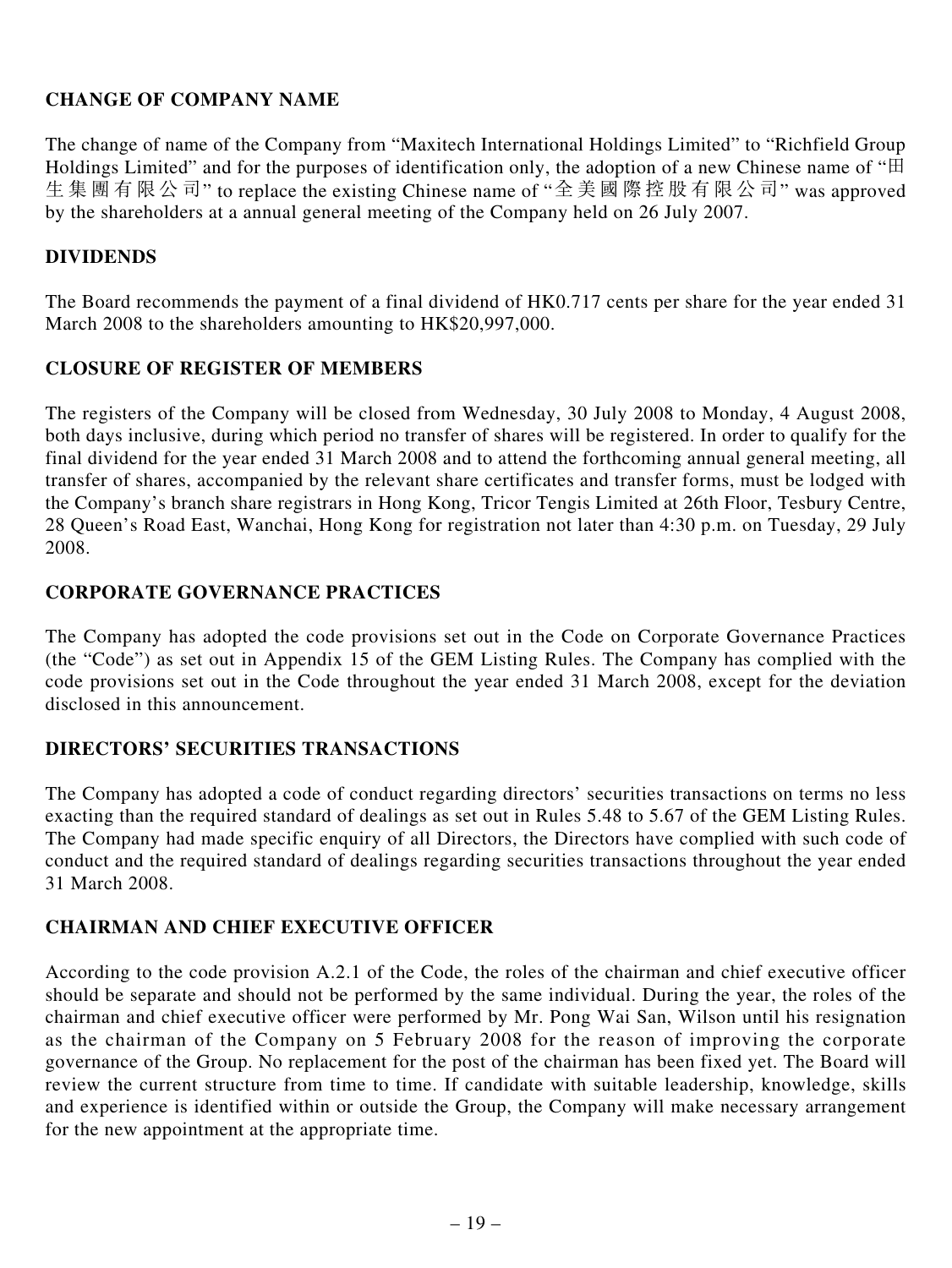# **Remuneration Committee**

The remuneration committee of the Company (the "Remuneration Committee") was established with written terms of reference in compliance with the code provisions. The Remuneration Committee consists of four members, of which majority are independent non-executive Directors, namely Mr. Pong Wai San, Wilson, Mr. Koo Fook Sun, Louis, Mr. Lai Hin Wing, Henry and Mr. Lung Hung Cheuk. The chairman of the committee is Mr. Pong Wai San, Wilson.

The roles and functions of the Remuneration Committee include the determination of the specific remuneration packages of all executive Directors, including benefits in kind, pension rights and compensation payments, including any compensation payable for loss or termination of their office or appointment, and make recommendations to the Board of the remuneration of non-executive Directors.

## **Nomination committee**

The nomination committee of the Company (the "Nomination Committee") was established on 12 November 2007 with written terms of reference in compliance with the code provisions. As at the date of this announcement, it consists of four members, of which majority are independent non-executive Directors, namely Mr. Pong Wai San, Wilson, Mr. Koo Fook Sun, Louis, Mr. Lai Hin Wing, Henry and Mr. Lung Hung Cheuk, and all were appointed on 12 November 2007. The chairman of the Nomination Committee is Mr. Lai Hin Wing, Henry.

The roles and functions of the Nomination Committee include nomination of the potential candidates for directorship, reviewing the nomination of the Directors and making recommendations to the Board for ensuring that all nominations are fair and transparent.

The Nomination Committee did not hold any meeting for the period from 12 November 2007 to 31 March 2008.

# **AUDIT COMMITTEE**

The Company established an audit committee (the "Audit Committee") with written terms of reference in compliance with Rules 5.28 and 5.33 of the GEM Listing Rules. The primary duties of the Audit Committee are to review and supervise the financial reporting process and internal controls system of the Group and provide advice and comments on the Company's draft annual reports and accounts, half year reports and quarterly reports to Directors. The Audit Committee comprises three members, Mr. Koo Fook Sun, Louis, Mr. Lai Hin Wing, Henry and Mr. Lung Hung Cheuk, all of them are independent nonexecutive Directors. The chairman of the Audit Committee is Mr. Koo Fook Sun, Louis.

The Audit Committee has reviewed the audited consolidated financial statements of the Group for the year ended 31 March 2008.

### **Purchase, Redemption or Sale of the Listed Securities of the Company**

Neither the Company, nor any of its subsidiaries has purchased, redeemed or sold any of the Company's listed shares during the year ended 31 March 2008.